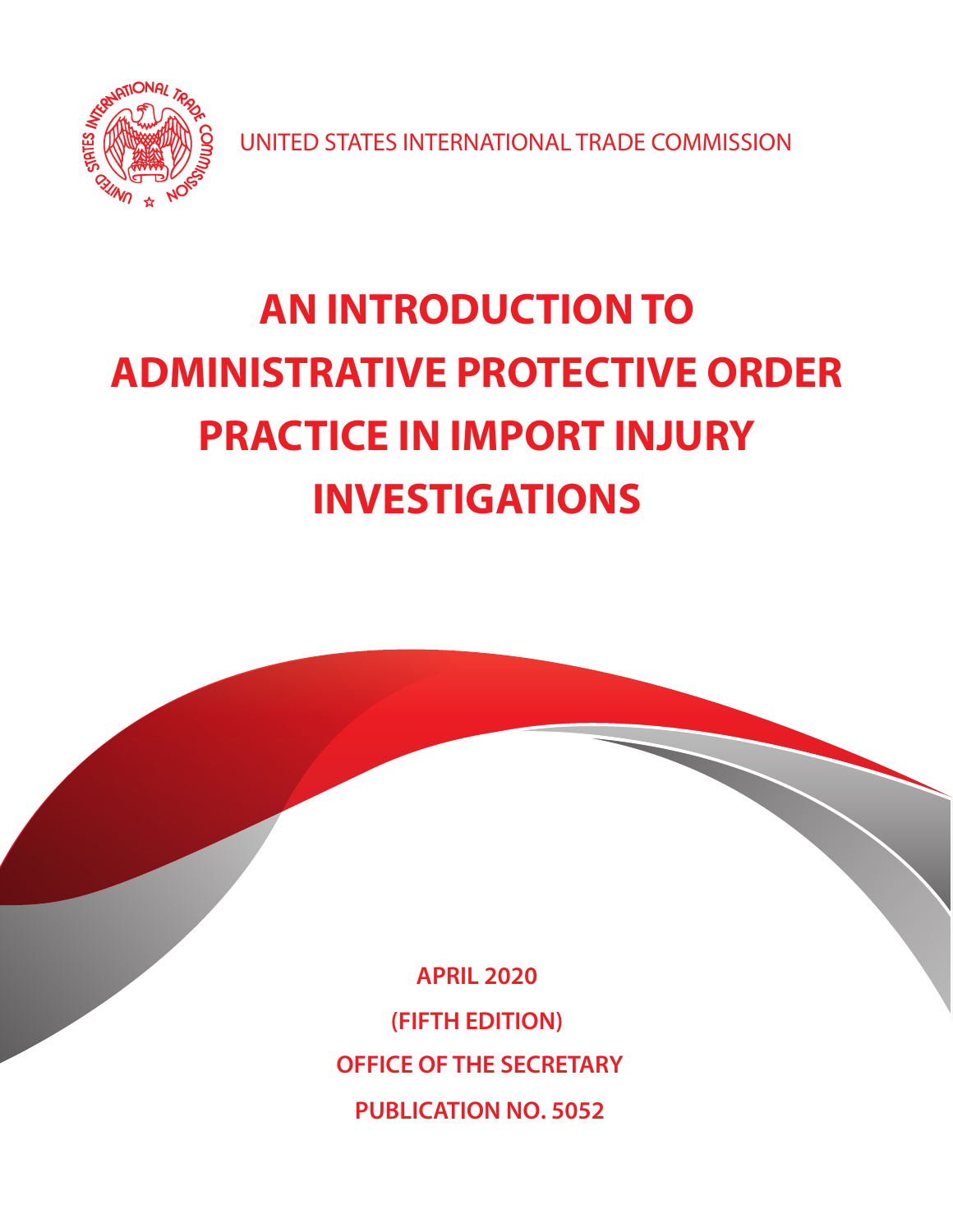# **CONTENTS**

| I.             |           |  |  |  |
|----------------|-----------|--|--|--|
| II.            |           |  |  |  |
| III.           |           |  |  |  |
| A.             |           |  |  |  |
| <b>B.</b>      |           |  |  |  |
| C.             |           |  |  |  |
| IV.            |           |  |  |  |
| A.             |           |  |  |  |
|                | <b>B.</b> |  |  |  |
| V.             |           |  |  |  |
| A.             |           |  |  |  |
| <b>B.</b>      |           |  |  |  |
| C.             |           |  |  |  |
| VI.            |           |  |  |  |
| VII.           |           |  |  |  |
| А.             |           |  |  |  |
| Β.             |           |  |  |  |
| $\mathbf{C}$ . |           |  |  |  |
| D.             |           |  |  |  |
| Ε.             |           |  |  |  |
| F.             |           |  |  |  |
| G.             |           |  |  |  |
| H.             |           |  |  |  |
| VIII.          |           |  |  |  |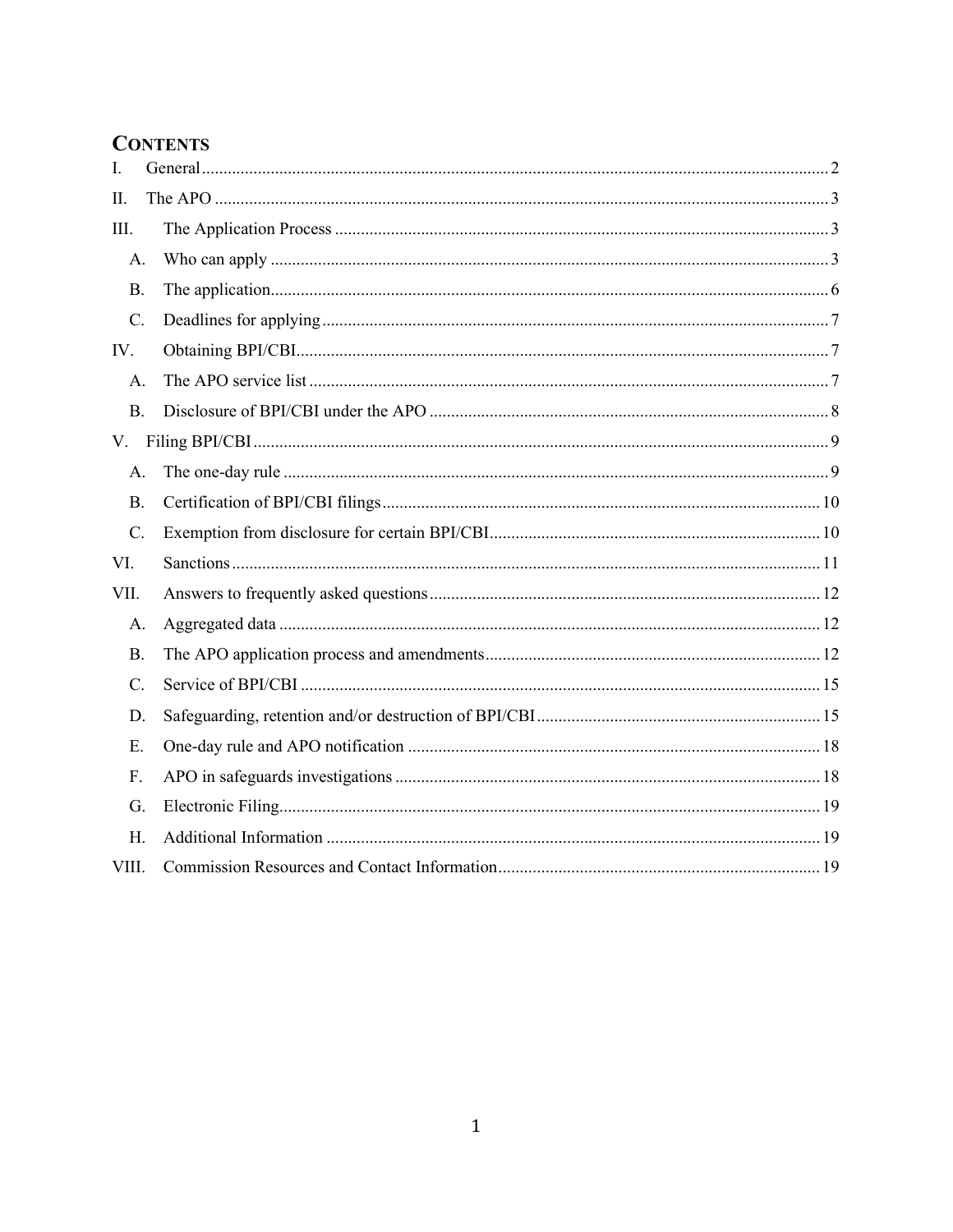#### <span id="page-2-0"></span>**I. GENERAL**

In antidumping and countervailing duty (AD/CVD) investigations under Title VII of the Tariff Act of 1930 (19 U.S.C. Section 1671 et seq.), the Commission receives and collects significant amounts of "business proprietary information" (BPI) such as data on private companies' profits, investment, and production processes. Similarly, in safeguards investigations under sections 202 and 204 $(c)$  of the Trade Act of [1](#page-2-1)974 (19 U.S.C. Sections 2252, 2254 $(c)$ <sup>1</sup>), the Commission receives and collects "confidential business information" (CBI). $^2$  $^2$  The Commission holds such BPI/CBI in strict confidence and does not publish such information in ways that would reveal the operations of individual firms without the consent of the submitter.

However, the Commission is required by statute to make available to certain representatives of certain parties to an AD/CVD or safeguards investigation the BPI/CBI gathered in that investigation. This access is permitted subject to an administrative protective order (APO) which is issued by the Secretary to the Commission (Secretary) and is designed to protect the confidentiality of the BPI/CBI.

The APO process is governed by statute<sup>[3](#page-2-3)</sup> and the Commission's rules,<sup>[4](#page-2-4)</sup> and this introduction should not be construed as modifying or limiting them in any way. If you intend to practice in this area, do not rely exclusively on this introduction; consult the statute and the Commission's rules. You should read the entirety of 19 CFR Parts 201, 206, and 207.

Questions regarding APO practice should be directed to the Docket Services Division (Dockets) in the Office of the Secretary, telephone (202) 205-1802.

Hearing-impaired individuals can obtain information on this matter via the Commission's TDD terminal at (202) 205-1810.

<span id="page-2-1"></span><sup>&</sup>lt;sup>1</sup> However, no such access is provided in proceedings under 19 U.S.C. Section 2254(a).

<span id="page-2-2"></span> $2$  The term "business proprietary information" (BPI) has the same meaning as the term "confidential" business information" (CBI) as defined in section 201.6(a) of the Commission's Rules of Practice and Procedure.

<span id="page-2-3"></span><sup>&</sup>lt;sup>3</sup> Section 777(c)(1)(A) of the Tariff Act of 1930 (19 U.S.C. Section 1677f(c)(1)(A)) provides that:

Upon receipt of an application... the Commission shall make all business proprietary information presented to, or obtained by it, during a proceeding (except privileged information, classified information, and specific information of a type for which there is a clear and compelling need to withhold from disclosure) available to interested parties who are parties to the proceeding under a protective order ...

Section 202 of the Trade Act of 1974 (19 U.S.C. Section 2252) contains a similar provision.

<span id="page-2-4"></span><sup>4</sup> The most directly applicable provisions are 19 CFR Sections 201.6, 206.8, 206.17, 207.3, and 207.7.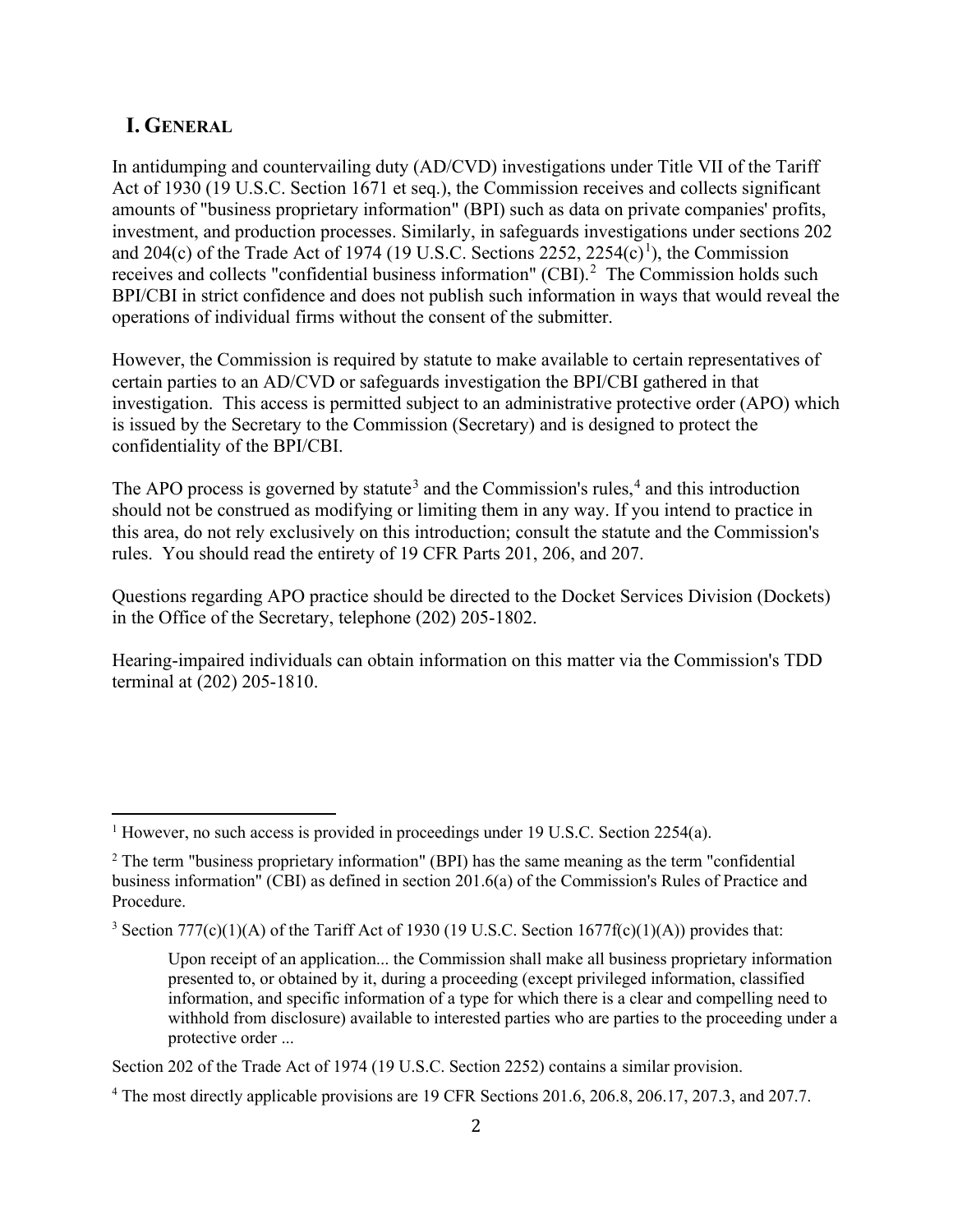# <span id="page-3-0"></span>**II. THE APO**

At the beginning of each antidumping, countervailing duty, and safeguards investigation (including a suspended investigation) or review of an outstanding antidumping or countervailing duty order, the Secretary signs and issues an APO applicable to the proceeding. The APO contains a list of obligations that must be assumed by a person to whom BPI/CBI is disclosed under the APO. Those obligations include such requirements as not divulging BPI/CBI to unauthorized persons, using the BPI/CBI only for the relevant investigation and certain related litigation, properly storing and transmitting BPI/CBI, and reporting possible breaches of the APO. The APO also specifies when and how BPI/CBI disclosed under the APO must be returned or destroyed, and describes the sanctions that may be imposed on a person who breaches his or her obligations under the APO.

Please note that the APO form requires safeguarding of all BPI/CBI a person receives in an investigation (other than BPI/CBI otherwise available to him/her, e.g., BPI/CBI received by an attorney from his/her client). If, for example, a person subject to the APO receives BPI/CBI that was erroneously included in the public version of a brief, the person nevertheless must protect the BPI/CBI from further disclosure, including by attempting to retrieve copies of the brief from recipients who are not under the APO.

You should note that there are two different sets of forms: one for AD/CVD (including five-year review) investigations (see Appendix A); the other for safeguards investigations (see Appendix B). The forms are labeled in the upper right-hand comer. Although the APO forms may be photocopied and downloaded from the Internet, they may not be retyped or altered in any way.

The Secretary may revise the APO at any time and may require that you re-file an APO application.

A related form is the Protective Order Application for Proprietary Information for Binational Panel Review under Article 1904 of the North American Free Trade Agreement. This form (NAFTA APO Form C) can be found in Appendix C.

Copies of the APO forms, including applications, are obtainable by visiting the USITC Web site at [http://www.usitc.gov/secretary/apo\\_forms\\_and\\_redbook.htm](http://www.usitc.gov/secretary/apo_forms_and_redbook.htm) and downloading the form.

## <span id="page-3-1"></span>**III. THE APPLICATION PROCESS**

## **A. Who can apply**

<span id="page-3-2"></span>Only certain persons are permitted under the statutes and legislative history to apply for disclosure of BPI/CBI under APO. The Commission's rules call these persons "authorized applicants."<sup>[5](#page-3-3)</sup> To qualify as an authorized applicant, a person must meet the following criteria:

1. The person must be one of the following:

<span id="page-3-3"></span><sup>&</sup>lt;sup>5</sup> The term "authorized applicant" means an individual. Consequently, each attorney, consultant, or expert in a firm who seeks access to BPI/CBI must fill out a separate application. A person who obtains disclosure of BPI/CBI under APO must not discuss that information with a colleague in the same firm who has not filed an application that has been accepted by the Secretary.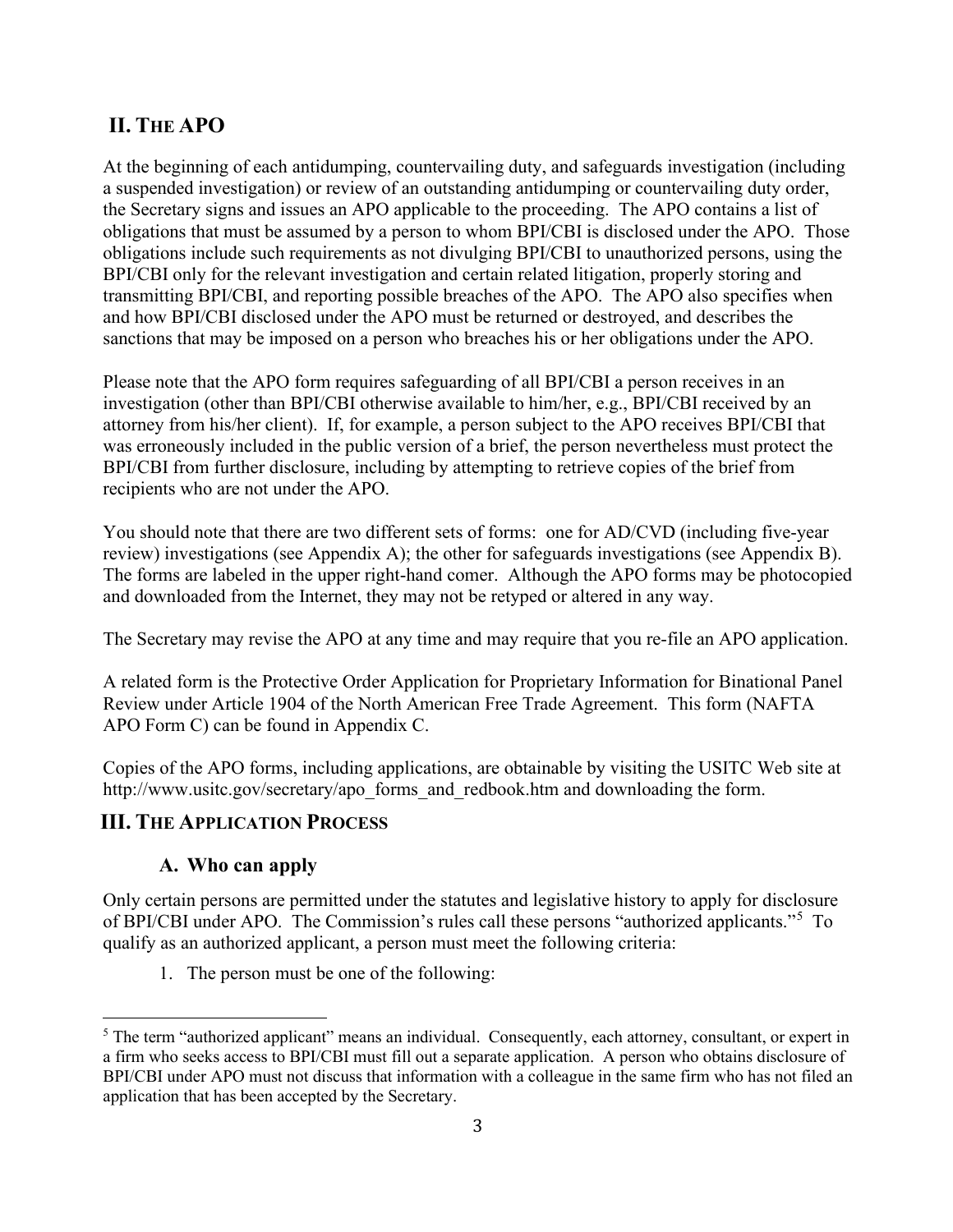- a) An attorney;  $6 \times 6$  $6 \times 6$
- b) A consultant or expert under the direction and control of an attorney representing an interested party which is a party to the investigation;
- c) A consultant or expert who appears regularly before the Commission;<sup>[7](#page-4-1)</sup> or
- d) A representative of an interested party which is a party to the investigation, if such interested party is not represented by counsel.<sup>[8](#page-4-2)</sup>
- 2. The person must represent an interested party which is a party to the relevant AD/CVD or safeguards investigation. The term "interested party" is defined by statute and regulation.<sup>[9](#page-4-3)</sup>

- a) A foreign manufacturer, producer, or exporter, or the United States importer, of subject merchandise or a trade or business association a majority of the members of which are producers, exporters, or importers of such merchandise,
- b) The government of a country in which such merchandise is produced or manufactured or from which such merchandise is exported,
- c) A manufacturer, producer, or wholesaler in the United States of a domestic like product,
- d) A certified union or reorganized union or group of workers which is representative of an industry engaged in the manufacture, production, or wholesale in the United States of a domestic like product,
- e) A trade or business association a majority of whose members manufacture, produce, or wholesale a domestic like product in the United States,
- f) An association, a majority of whose members is composed of interested parties described in subparagraph (c), (d), or (e) with respect to a domestic like product, and

<span id="page-4-0"></span><sup>&</sup>lt;sup>6</sup> An attorney must be able to show that he or she is admitted to practice before the bar of a United States state or the District of Columbia. The purpose of this requirement is to ensure that the Commission grants APO access only to persons with respect to whom the Commission can impose effective sanctions for breaches of APOs. Nevertheless, the Commission may permit an attorney not admitted to practice in the United States to gain access to BPI/CBI under the APO as a consultant or expert working under the supervision of an attorney licensed to practice in the United States. The Commission's authority to regulate the credentials of attorneys or agents appearing before it is found in 19 CFR Section 201.15.

<span id="page-4-1"></span> $<sup>7</sup>$  The Commission has not defined the term "appears regularly before the Commission." The Secretary</sup> determines whether a particular applicant falls into that category on a case-by-case basis, and may request additional information from an applicant to aid in this determination.

<span id="page-4-2"></span><sup>8</sup> The legislative history of the Omnibus Trade and Competitiveness Act of 1988 states that "authorized representatives include outside legal counsel for interested parties, and consultants or other experts if either (a) such individuals are under the control and advice of legal counsel and legal counsel has signed on their behalf or if (b) such individuals regularly appear before…the ITC (and the agency thus has effective sanctions to be applies against them) or (c) in other instances in which the agency has effective sanctions to be applied against the individuals." *Conference Report on H.R. 3, Omnibus Trade and Competitiveness Act of 1988,* H. Rept. 100-576, at 623.

<span id="page-4-3"></span><sup>9</sup> See 19 U.S.C. Section 1677(9), which defines the term "interested party" in an AD/CVD investigation to mean: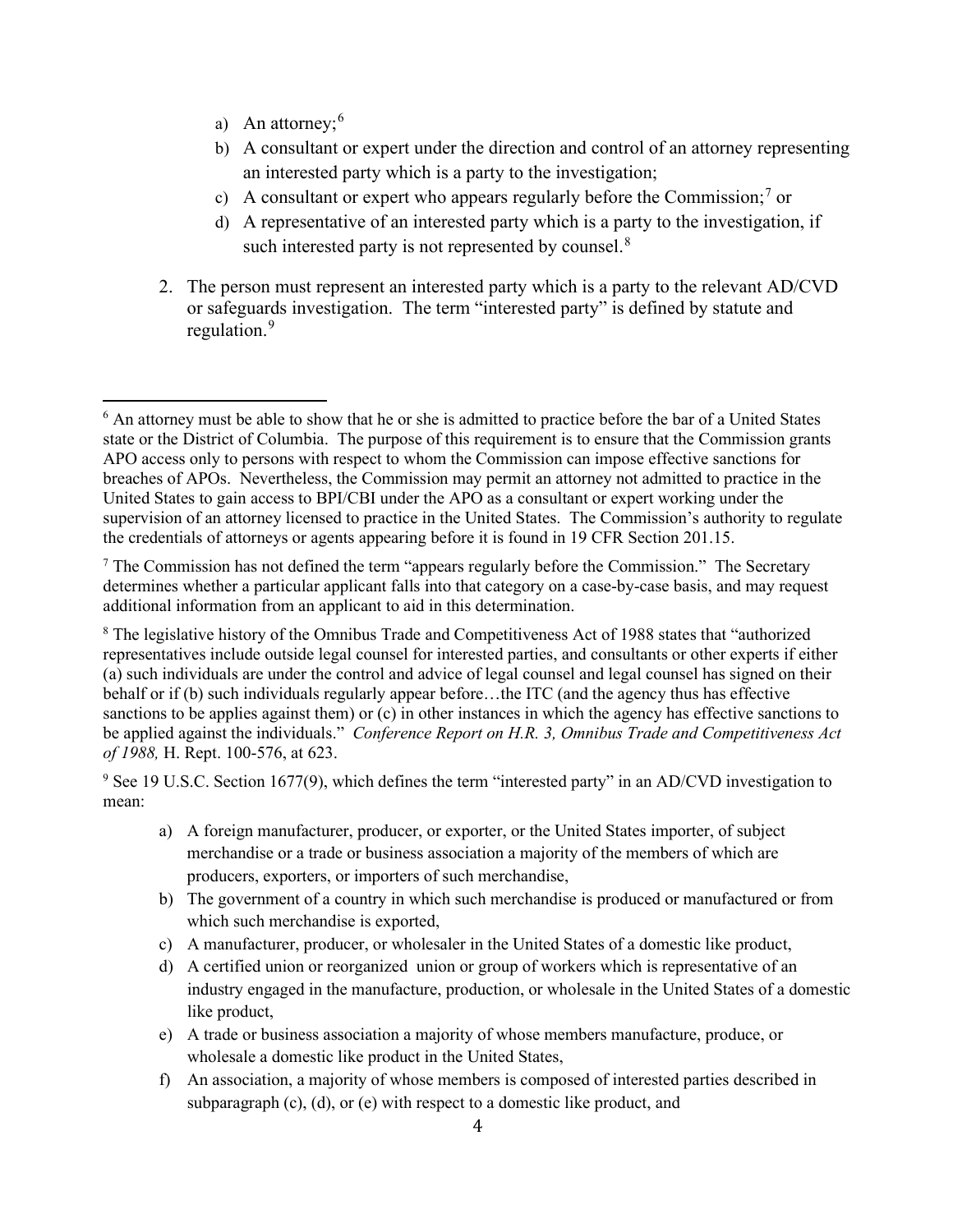The term "party" is defined in the Commission's rules.<sup>10</sup> In most investigations, an authorized applicant must be a representative of petitioners, of other domestic producers, or of importers (not just purchasers from importers) or foreign producers of the articles subject to investigation, or the government of the country in which the articles subject to investigation are produced.

3. The person must not be involved in competitive decision making for an interested party which is a party to the investigation.

- i) Processors,
- ii) Processors and producers, or
- iii) Processors and growers,

but this subparagraph shall cease to have effect if the United States Trade Representative notifies the administering authority and the Commission that the application of this subparagraph is inconsistent with the International [sic] obligations of the United States.

#### **\*\*\*Purchasers, unless they directly import the subject merchandise, are not eligible for APO access\*\*\***

19 CFR Section 206.17 contains a similar, although not identical, provision applicable to safeguards investigations.

<span id="page-5-0"></span><sup>10</sup> 19 CFR Section 201.2, Party means "any person who has filed a complaint or petition on the basis of which an investigation has been instituted, or any person whose entry of appearance has been accepted." According to 19 CFR Section 201.11(a), "[a] [person](https://www.law.cornell.edu/definitions/index.php?width=840&height=800&iframe=true&def_id=9e5d45be892e49ebacf3cea779c90b88&term_occur=8&term_src=Title:19:Chapter:II:Subchapter:A:Part:201:Subpart:B:201.11) found to have a proper reason for participating in the investigation shall be permitted to appear in the investigation as a [party.](https://www.law.cornell.edu/definitions/index.php?width=840&height=800&iframe=true&def_id=b8867edf8f39a1c34c89aeba97077784&term_occur=4&term_src=Title:19:Chapter:II:Subchapter:A:Part:201:Subpart:B:201.11)"

g) In any investigation under this subtitle involving an industry engaged in producing a processed agricultural product, as defined in paragraph  $(4)(E)$ , a coalition or trade association which is representative of either –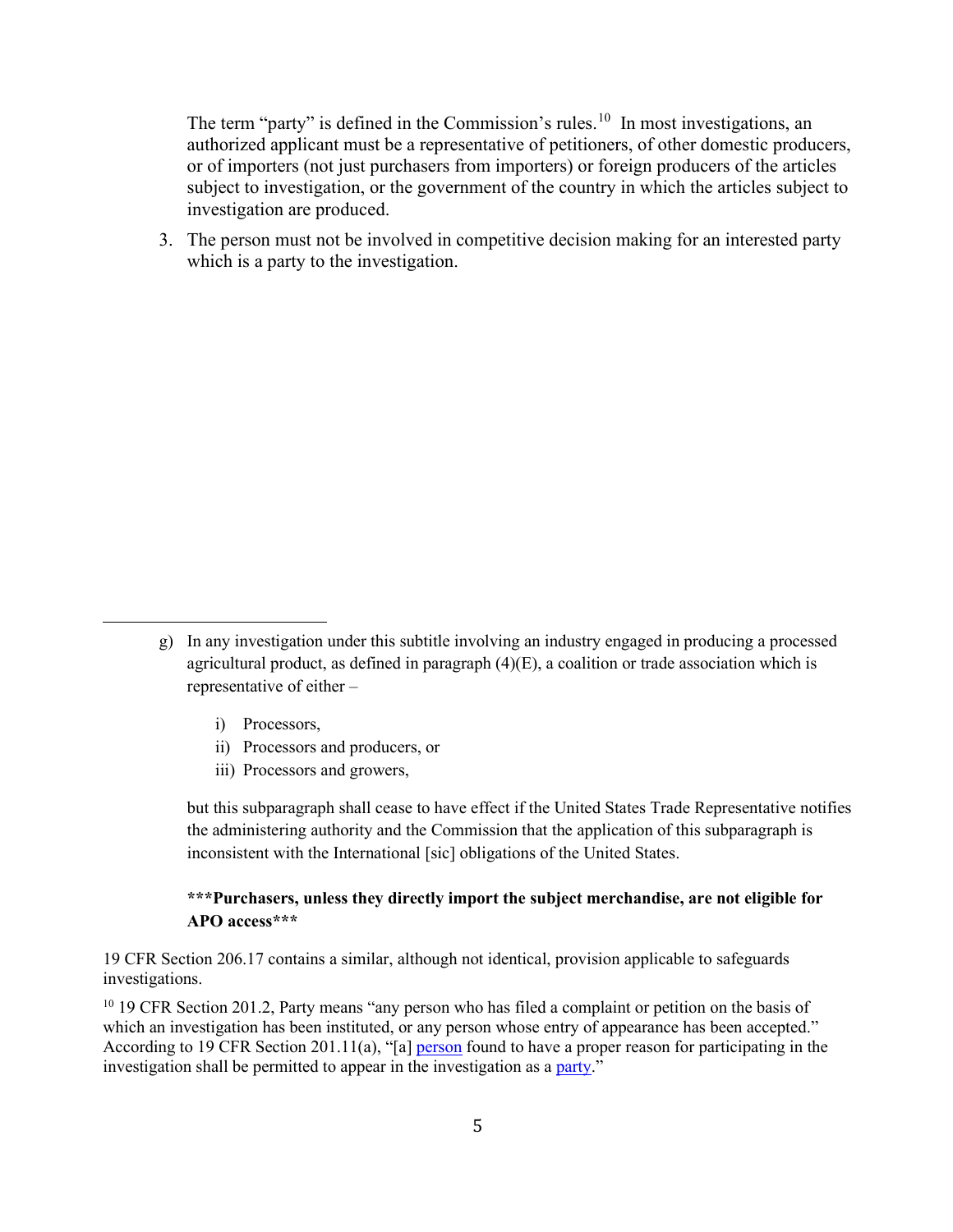The rules define "competitive decision making" by incorporating the definition used in  $U.S.$ Steel Corp. v. United States.<sup>[11](#page-6-1)</sup> Accordingly, "competitive decision making" includes:

…past, present, or likely future activities, associations, and relationships with an interested party which is a party to the investigation that involve the prospective authorized applicants advise [sic] or participation in any of such party's decisions made in light of similar or corresponding information about a competitor (pricing, product design, etc.)<sup>[12](#page-6-2)</sup>

The U.S. Steel decision was interpreted in Matsushita Electric Ind. Corp. v. United States.<sup>[13](#page-6-3)</sup> In that case, the court held, inter alia, that an in-house corporate counsel may not be denied disclosure of BPI under an APO on the sole ground of status as a corporate officer.<sup>[14](#page-6-4)</sup>

## **B. The application**

<span id="page-6-0"></span>An authorized applicant wishing to obtain disclosure of BPI/CBI under APO must file an application with the Secretary. The application must be made on a form approved by the Secretary. Although the form may be photocopied or downloaded from the Internet, it may not be retyped or altered in any way. Any such alteration will result in rejection of the application.

The application is essentially divided into three parts. First, the applicant must state under oath that he or she has authorized applicant status. Second, the applicant must request disclosure of BPI/CBI under the APO and agree to be bound by the APO. Third, the applicant must acknowledge that a breach of the APO may subject him or her to certain sanctions.

If you fall into one of two categories of authorized applicants,<sup>[15](#page-6-5)</sup> you must attach to your application a written statement describing your job functions, disclosing all financial holdings you may have in the interested party you represent or its affiliates, and indicating whether you are involved in the formulation of the interested party's pricing policies.

If you are a consultant or expert who practices regularly before the Commission, your may file an application for disclosure of BPI/CBI under APO as an authorized applicant. To assist the Secretary in deciding whether to accept your application, you must submit a listing of previous appearances before the Commission as part of the application. This listing must indicate the investigation and your role in the investigation. The Secretary may request additional clarification.

Please note that there is both a three (3) page APO Form issued by the Secretary for the investigation(s), and a two (2) page APO Application for Disclosure to be filled out and then filed by the applicant. Only the two page APO Application for Disclosure must be filed.

<span id="page-6-1"></span><sup>11</sup> 730 F.2d 1465 (Fed. Cir. 1984).

<span id="page-6-2"></span><sup>&</sup>lt;sup>12</sup> 19 CFR Sections 206.16(a)(3)(ii), 207.7(a)(3)(ii).

<span id="page-6-3"></span><sup>13</sup> 929 F.2d 1577 (Fed. Cir. 1991), reversing, 14 CIT 674, 746 F. Supp. 1103 (1990).

<span id="page-6-4"></span><sup>14</sup> 929 F.2d at 1580.

<span id="page-6-5"></span> $15$  (1) An in-house counsel or (2) a representative of an interested party that is not represented by counsel.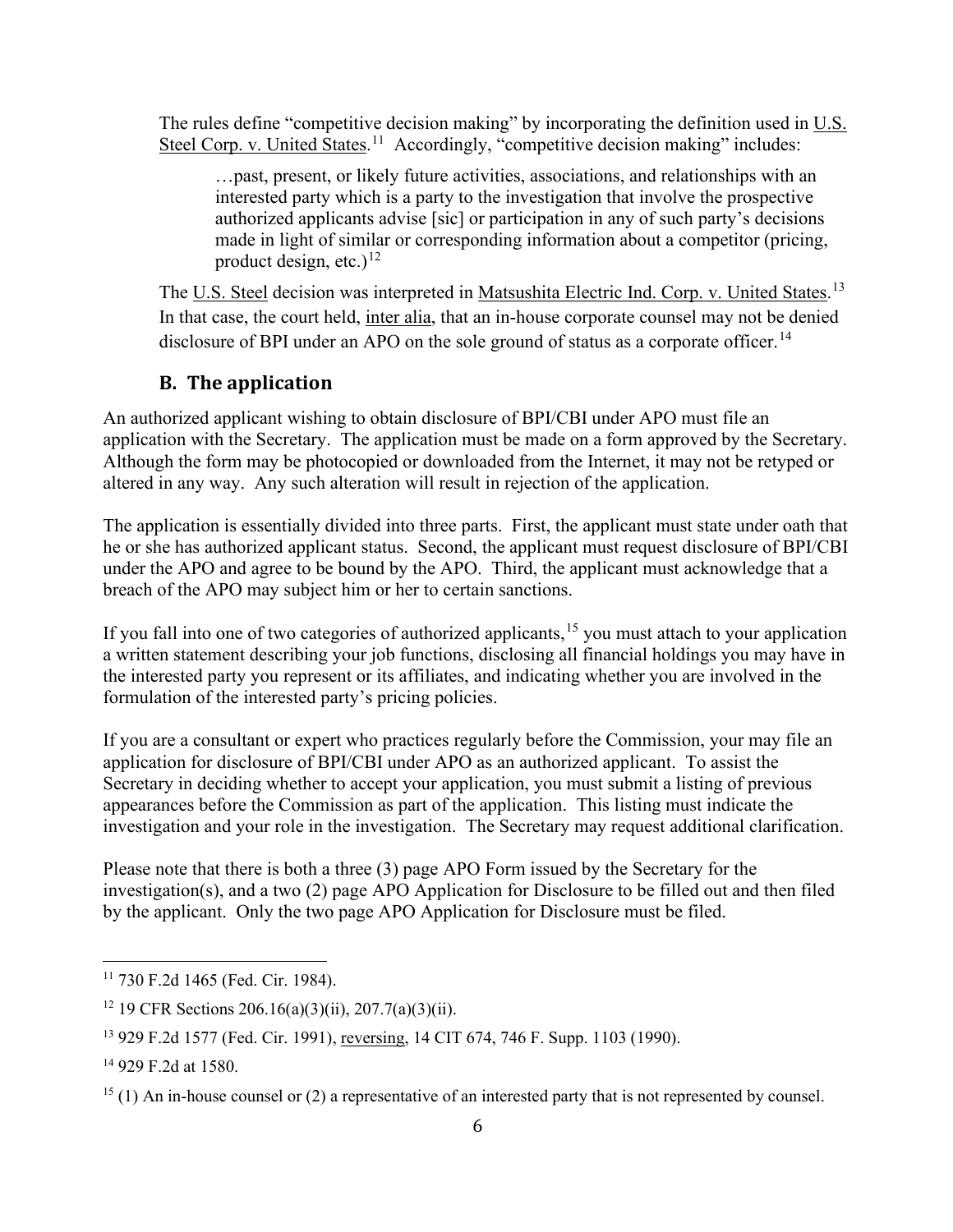In most cases, an authorized applicant wants to give access to BPI/CBI disclosed under APO to paralegal or clerical staff such as a secretary, word processor, messenger, or other such support persons employed or supervised by the authorized applicant. Before such a person is allowed access, the person must fill out the Acknowledgment for Clerical Personnel form approved by the Secretary. This form provides for the person to agree to be bound by the APO and for the authorized applicant to sign in recognition of his or her assumption of responsibility for any breach the person might commit. The authorized applicant is responsible for the retention and accuracy of this form. When the authorized applicant files certification that to the best of his/her knowledge and belief, BPI/CBI has been returned or destroyed, and that no BPI/CBI has been made available to unauthorized persons, the Acknowledgement for Clerical Personnel forms must be filed with the Secretary.

## **C. Deadlines for applying**

<span id="page-7-0"></span>Under the Commission's rules, you must file an application within certain time limits. In an original AD/CVD investigation you ordinarily must file your application within seven (7) days after the publication in the Federal Register of the notice of institution of the preliminary phase of the investigation. If you do not file an application in the preliminary phase, you may file an application in the final phase no later than 21 days prior to the hearing date indicated in the final phase notice of scheduling published in the Federal Register.

In a five-year review or a safeguard investigation, you must file an application within 21 days after the publication of the scheduling notice or notice of institution in the Federal Register. If the Commission should conduct a full review in a sunset case, there will be an additional period for filing an application which will be indicated in the notice of scheduling published in the Federal Register.

In some cases, one interested party which is a party to the investigation is represented by more than one authorized applicant, e.g., several attorneys from one or more law firms, as well as an economist from a consulting firm. So long as one authorized applicant applies within the time limit, the deadlines are extended for other authorized applicants representing the same party. One authorized applicant must file an application by the deadline and must identify herself or himself as "lead authorized applicant." Only the lead authorized applicant will receive service of BPI/CBI in the investigation. The other authorized applicants may file their applications at a later date, although no later than five (5) days prior to the deadline for filing posthearing briefs in an investigation or full five-year review, or postconference briefs in a preliminary phase investigation or submissions in a remanded investigation. However, the lead authorized applicant is not to discuss BPI/CBI disclosed under APO with another authorized applicant until the latter's application has been approved. The Office of the Secretary will notify the lead authorized applicant when the APO amendments have been approved. This notice will be by e-mail.

## <span id="page-7-1"></span>**IV. OBTAINING BPI/CBI**

## **A. The APO service list**

<span id="page-7-2"></span>After the deadline for filing APO applications, the Secretary will establish a list of authorized applicants whose applications have been approved. All parties must serve their BPI/CBI submissions to the Commission on the persons listed on that APO service list. If one interested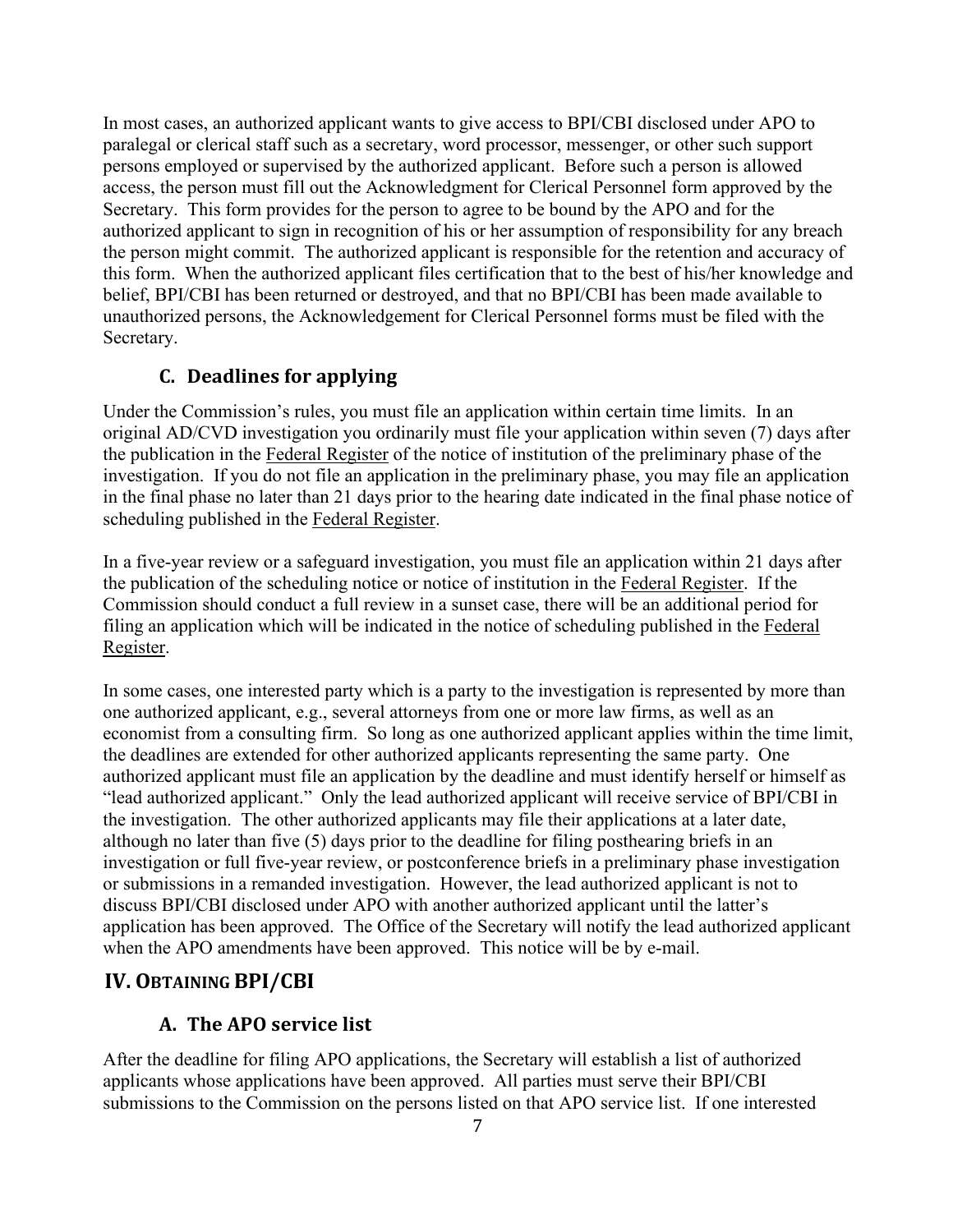party is represented by more than one authorized applicant, the APO service list will designate one authorized applicant as the lead authorized applicant on whom service must be made.

This APO service list is not to be confused with the public service list also established by the Office of the Secretary.[16](#page-8-1) Only submissions to the Commission with all BPI/CBI deleted are to be served on the persons appearing on the public service list. All applications for disclosure of BPI/CBI under APO and notifications of changes to the APO, as well as all service lists, are posted to the Commission's Electronic Document Information System (EDIS) [https://edis.usitc.gov.](https://edis.usitc.gov/) Service lists are also posted to the ITC Web site at:

[http://www.usitc.gov/secretary/fed\\_reg\\_notices/service\\_lists.htm](http://www.usitc.gov/secretary/fed_reg_notices/service_lists.htm) .

In the period in a preliminary phase AD/CVD investigation between the filing of a petition and the issuance of the APO service list, the Secretary will notify the petitioner and applicant when application(s) for APO are approved. This notification will be made via e-mail to both applicant and petitioner. A copy of the petition, including all BPI, shall then be served by petitioner on the approved applicants within two (2) calendar days of the time notification is received from the Secretary. A similar rule applies in safeguards investigations.

In EDIS, initial applications for disclosure under APO are coded as document type "Protective Order Request"; amendments to the initial application are coded as document type "Protective Order Request Amendment".

When an application for disclosure of BPI/CBI under APO is accepted by the Secretary, a unique index control number is assigned to it. All subsequent correspondence regarding this APO account are cross-referenced in EDIS to this index control number. This index control number is in the format YY-nnn, where YY represents the last two numbers of the fiscal year and nnn is sequentially assigned a number starting with "1" each fiscal year.

Notice regarding the status of your application or request for amendment is typically provided by the Office of the Secretary within three (3) business days of receipt. Never assume that you have been authorized access because you have submitted an application. If you have not been notified within the specified period of time or if you have questions regarding either your APO application status or the APO status of a party you should contact Docket Services at 202-205-1802.

## **B. Disclosure of BPI/CBI under the APO**

<span id="page-8-0"></span>Once a lead authorized applicant appears on the APO service list, the lead applicant is eligible to receive BPI/CBI under the APO. Other parties must then serve the lead applicant with their BPI/CBI. In addition, the lead applicant may obtain BPI/CBI not normally served by other parties, such as Commission reports and nonparty questionnaire responses. Docket Services personnel will contact the lead authorized applicant when there is BPI/CBI available.

Docket Services personnel will only give BPI/CBI to an authorized person. An authorized applicant whose name appears on the approved service list may pick up BPI/CBI, or the authorized applicant

<span id="page-8-1"></span><sup>&</sup>lt;sup>16</sup> The public service list is established pursuant to Commission rule 201.11(d). All parties appear on that list, and are to be served with non-BPI/CBI versions of documents filed in the investigation.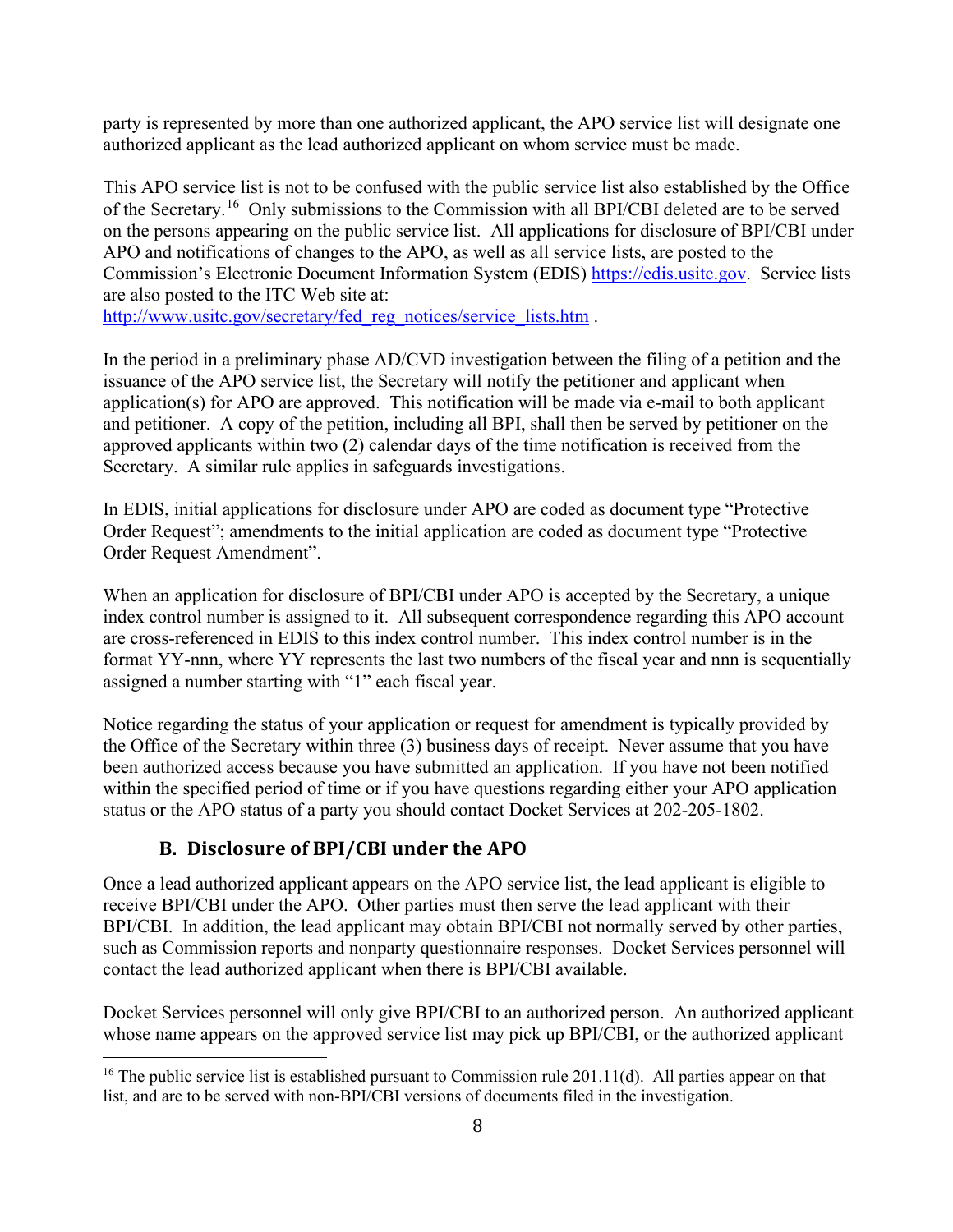can send a member of the support staff who has signed the APO form statement. Such person must present 1) a letter of identification from the firm, on firm letterhead, signed by an authorized applicant, authorizing the release of the BPI/CBI to that person and 2) picture identification. Docket Services' personnel will not give access to BPI/CBI to any person without picture identification.

# <span id="page-9-0"></span>**V. FILING BPI/CBI**

## **A. The one-day rule**

<span id="page-9-1"></span>In the event a person files a brief or other submission that contains BPI/CBI with the Commission, that person must also file a public version of that submission.<sup>[17](#page-9-2)</sup> If the submission is to be filed by a deadline set by the Commission, Commission rules 206.8 and 207.3 (19 CFR Sections 206.8 and 207.3) permit a submitter to file the public version no later than one (1) business day after the BPI/CBI version is due. This "one-day rule" is intended to reduce the incidence of APO breaches caused by persons failing under the pressure of deadlines to sanitize the public version of their submissions adequately.

Under the "one-day rule," (also called the 24-hour rule), the BPI/CBI version of a document is due by the deadline set by the Commission. You must file that version with all BPI/CBI enclosed in brackets but with the following warning on every page: "Bracketing of BPI not final for one business day after date of filing." In accordance with the warning, a person to whom the submission is disclosed under APO is not to disclose any information received in the document to anyone not subject to the APO until the bracketing becomes final. One business day after the deadline, submitters are to file a public version with all BPI/CBI deleted. In the event that a submitter files the confidential version, the submitter is permitted to notify the Commission no later than one (1) business day after the deadline of the necessary changes to bracketing, and must file replacement pages to correct the BPI/CBI version of the document. Such corrections will not give rise to a breach, provided that the corrections are made within the time permitted and provided that BPI/CBI has not been included in the public version.

The one-day extension is not to be used to amend the submission in any way other than bracketing and deletion of BPI/CBI. Making other changes to the submission may result in striking all or part of the document from the record. If a submitter wishes to make other changes, including errata and typographical corrections, the submitter must request leave to file such changes and clearly itemize each requested change. Unless the submitter requests leave to file the changes, they will not be accepted.

When submitting corrections to bracketing of BPI/CBI in a brief, only submit individual replacement pages itemizing each change. You are not to resubmit the entire brief as a replacement.

<span id="page-9-2"></span><sup>&</sup>lt;sup>17</sup> That person must also submit two (2) paper copies of the submission in which their BPI/CBI has been deleted. If the person is a party, the submission must also be served on all persons designated in the Secretary's service list.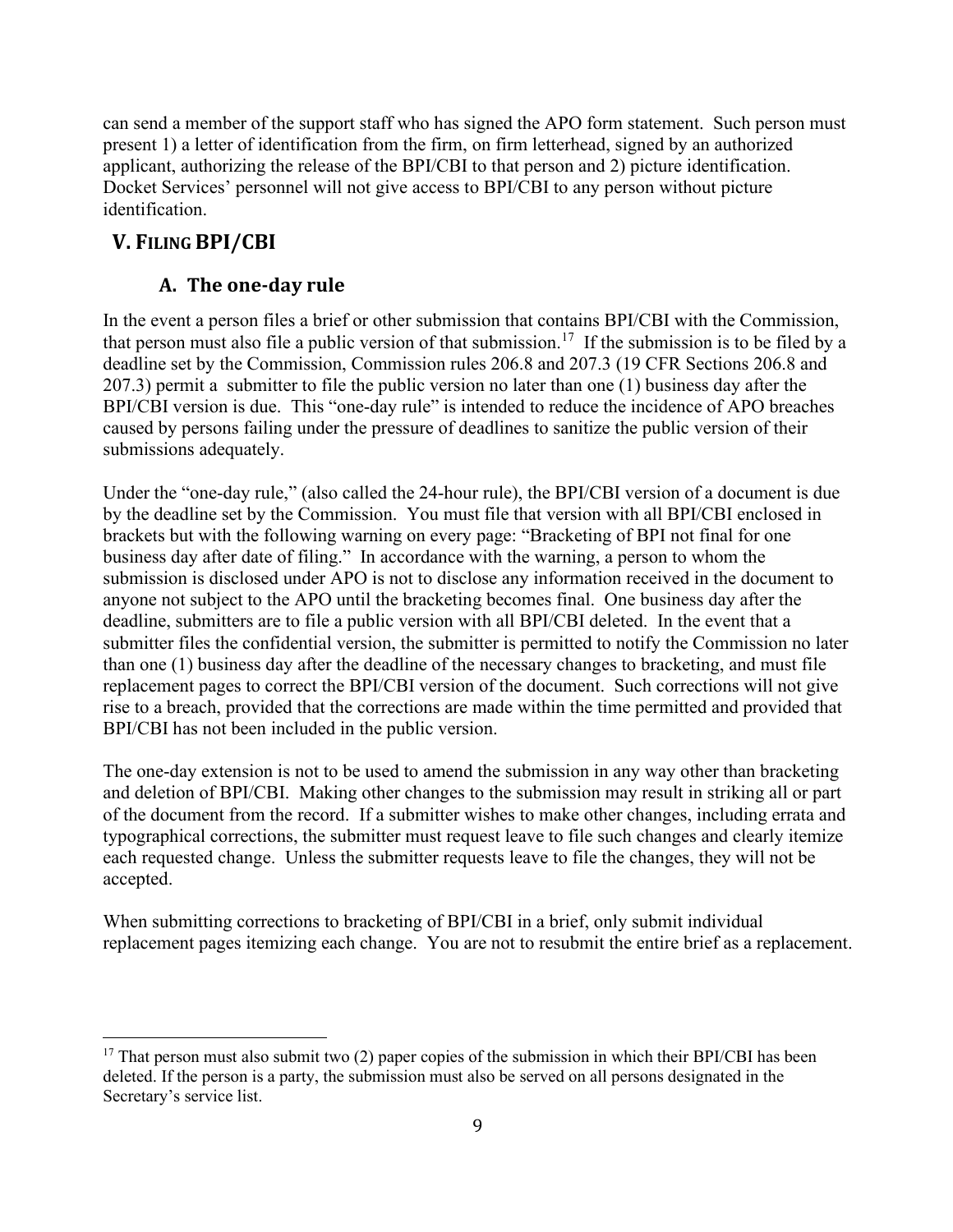Please take advantage of the opportunity afforded by the "one-day rule" to ensure that BPI/CBI is properly handled.

# **B. Certification of BPI/CBI filings**

<span id="page-10-0"></span>A person who files with the Commission a brief or other submission that contains BPI/CBI must satisfy Commission rules pertaining both to filings of BPI/CBI and to filings of documents generally. These rules require separate certifications, and only one requires notarization. The procedure for submitting business information in confidence requires a "certification in writing under oath that substantially identical information is not available to the public."<sup>18</sup> As "under oath" suggests, this certification either must be notarized or must comply with 28 U.S.C. Section 1746 regarding unsworn declarations under penalty of perjury. The rule for service, filing, and certification of documents generally requires certification "that such information is accurate and complete to the best of the submitter's knowledge."<sup>19</sup> This certification requires no notarization.

# **C. Exemption from disclosure for certain BPI/CBI**

<span id="page-10-1"></span>Under statute and regulation,  $20$  information that is privileged, classified, or "of a type for which there is a clear and compelling need to withhold from disclosure" is exempt from disclosure and service under APO. Privileged material includes information such as that covered by the attorneyclient, deliberative process, or attorney work product-privileges. Classified material is covered by a national security classification such as "Secret" or "Confidential." The third category, for which there is a "clear and compelling need to withhold," is not defined in the statute. According to legislative history, the category –

> is expected to be used rarely, in situations in which substantial and irreparable financial or physical harm may result from disclosure. An example of a specific type of information which may fit this definition is trade secrets, that is, a secret formula or process having a commercial value, not patented, known only to certain individuals who use it in compounding or manufacturing an article of trade.<sup>[21](#page-10-5)</sup>

Commission rules 206.17(g) and 207.7(g) provide a procedure for a submitter of BPI/CBI to follow if the submitter considers that any of the information falls within the exempt categories. The submitter may request an exemption from the Secretary, who will either grant or deny the request. The Secretary will grant such requests only in rare cases, because secret formulas and other such supersensitive data are not normally involved in AD/CVD or safeguards investigations.

When requesting an exemption, a submitter is to file the request and lodge a copy of the information at issue with the Secretary, when possible two (2) days before any relevant deadline. If the Secretary grants the request, the submitter is to file three versions of the document containing the now exempt information: (1) a complete version, with the exempt information properly marked, (2) a version with the exempt information but not other BPI/CBI deleted, and (3) a public version with

<span id="page-10-2"></span> $18$  19 CFR Section 201.6(b)(3)(iii)

<span id="page-10-3"></span><sup>19 19</sup> CFR Sections 206.8(a) and 207.3(a)

<span id="page-10-4"></span><sup>&</sup>lt;sup>20</sup> 19 U.S.C. Section  $1677f(c)(1)(A)$  and 19 CFR Section 206.17(a)(1)

<span id="page-10-5"></span><sup>&</sup>lt;sup>21</sup> H.R. Conf. Rep. No. 576,  $100^{th}$  Cong., 2d Sess., at 623.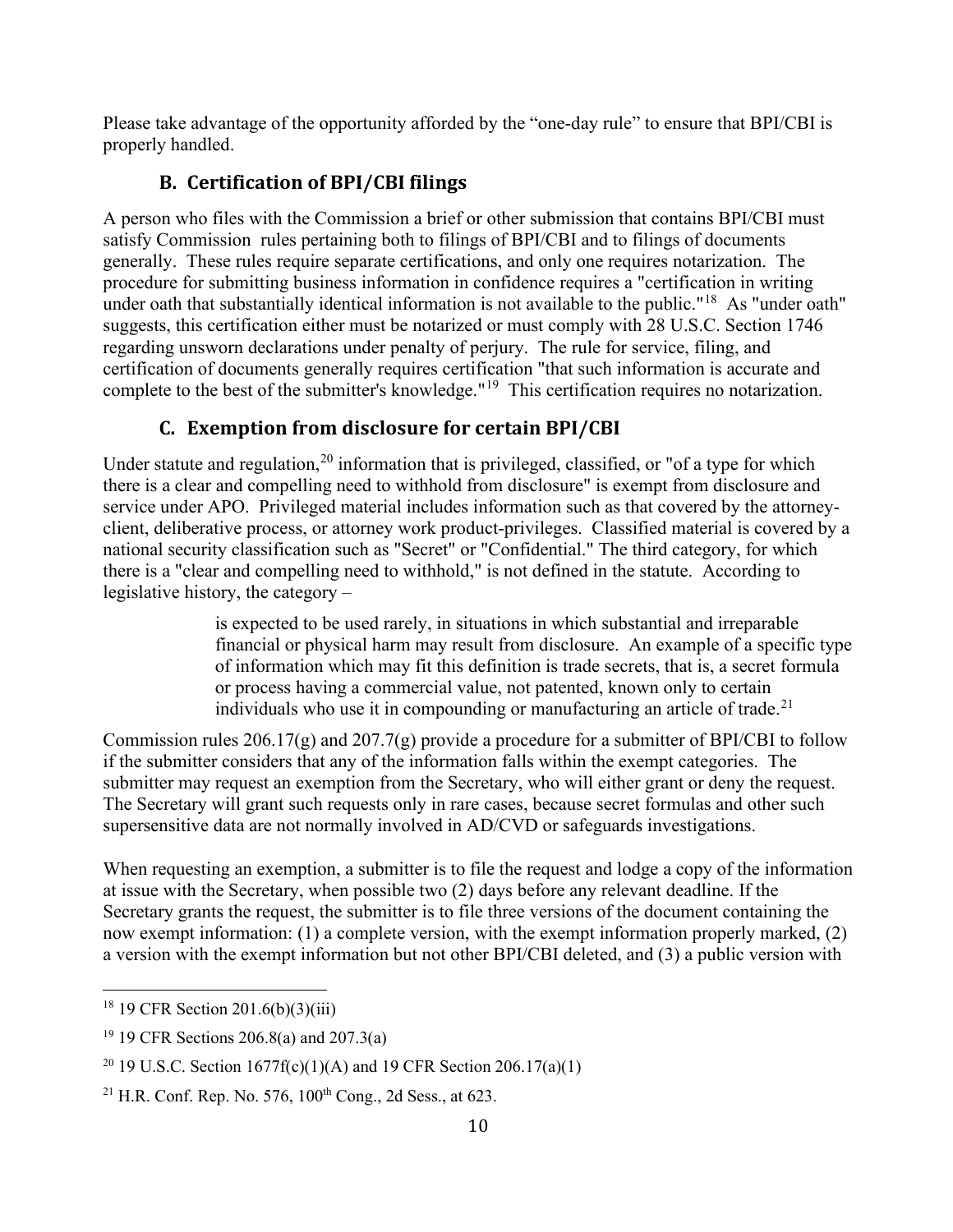all BPI/CBI deleted. The second and third versions are to be served in accordance with normal BPI/CBI and public service rules. If the Secretary denies the exemption request, the information will be returned to the submitter.

# <span id="page-11-0"></span>**VI. SANCTIONS**

The Commission makes every effort to preserve the confidentiality of BPI/CBI. Consequently, any breach of an APO is regarded as a serious matter. An authorized applicant who breaches the APO is subject to sanctions.

Commission rules 206.17(d) and 207.7(d), the APO, and the APO application list the responses the Commission may make to a breach. These are:

- 1. Disbarment from practice in any capacity before the Commission along with such person's partners, associates, employer, and employees, for up to seven (7) years following publication of a determination that the order has been breached;
- 2. Referral to the United States Attorney;
- 3. In the case of an attorney, accountant, or other professional, referral to the ethics panel of the appropriate professional association;
- 4. Such other administrative sanctions as the Commission determines to be appropriate, including public release of or striking from the record any information or briefs submitted by, or on behalf of, the offender or the party represented by the offender, denial of further access to BPI/CBI in the current or any future investigations before the Commission, and issuance of a public or private letter of reprimand; and
- 5. Such other actions, including but not limited to, a public or private warning letter, as the Commission determines to be appropriate.

The procedure for investigating alleged breaches of APOs has two parts. First, the Commission determines whether a breach has occurred and who is responsible for it. This is done after the alleged breachers have been provided an opportunity to present their views on the matter. The first phase may conclude with the issuance of a warning letter if the Commission finds a breach has occurred but no further action is warranted, or the phase may conclude when the Commission determines that no breach occurred and it issues a letter so stating. Second, if a breach is found to have occurred and the Commission determines that further action is warranted, the Commission determines what sanction, if any, to impose. The breachers are provided an opportunity to present their views on this issue.

The Commission's most common responses to breaches have been the issuance of warning letters and private letters of reprimand. A warning letter is not a sanction, and may be issued in an instance in which the Commission determines that a sanction is not appropriate. The private letter of reprimand is a sanction. It can be expunged from the recipient's record after two (2) years of good behavior, e.g., no further breaches. Where this sanction is imposed, the Commission keeps confidential the identity of the offender, although the Commission issues annually in the spring a public notice describing in general terms the private letters of reprimand and other actions it has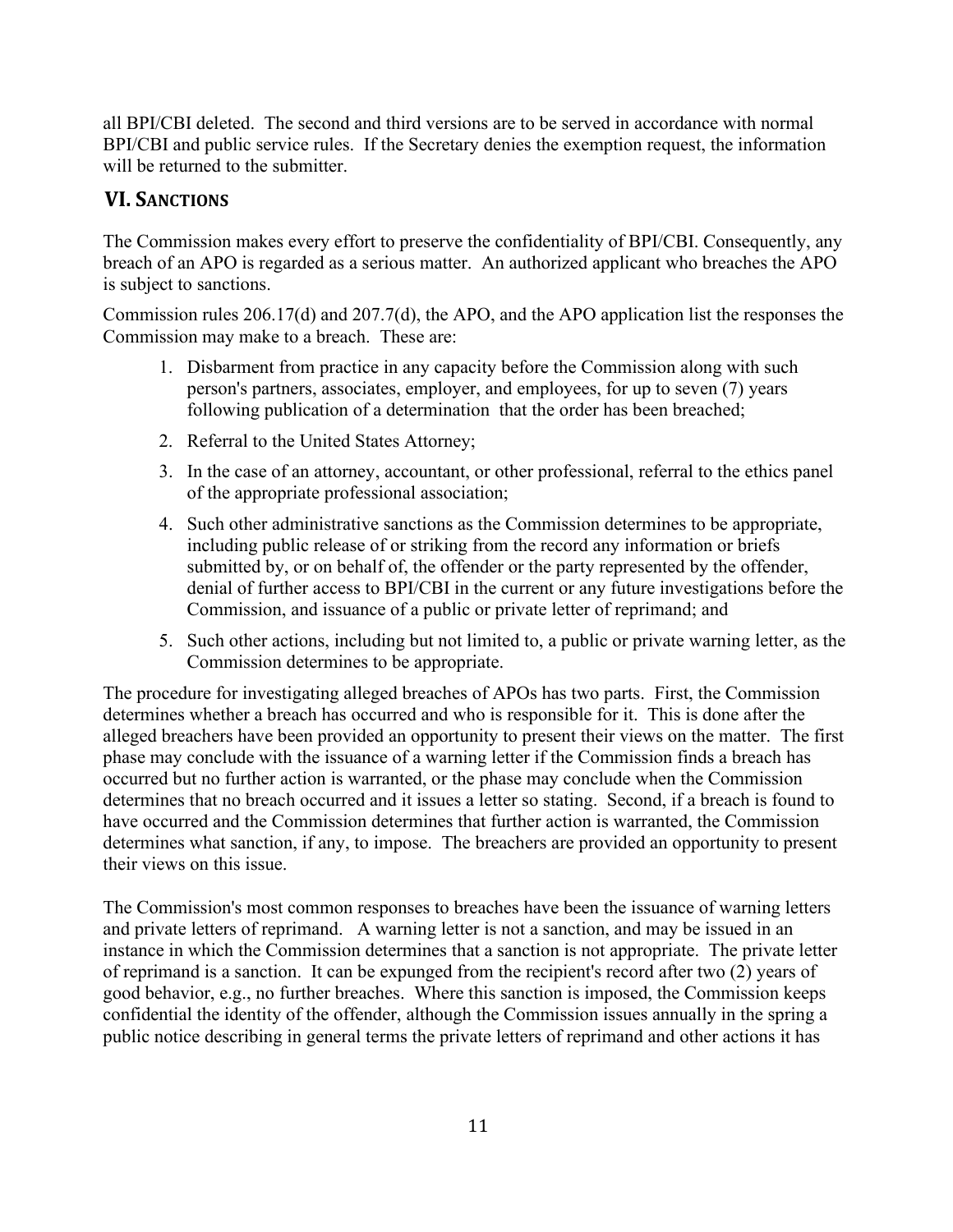taken in response to breaches.<sup>[22](#page-12-3)</sup>

Similarly, all correspondence between the Commission and an alleged breacher is kept confidential by the Commission. Any correspondence relating to APO breaches filed with the Secretary should be clearly marked as NOT FOR PUBLIC INSPECTION. This correspondence is not served on parties to the investigation or available for public access on EDIS.

## <span id="page-12-0"></span>**VII. ANSWERS TO FREQUENTLY ASKED QUESTIONS**

Certain questions come up frequently when practitioners participate in the APO process. The following are some of those questions and their answers. If you have questions about the APO rules and procedures, you are encouraged to call the Office of the Secretary at (202) 205-2000, the Docket Services Division at (202) 205-1802, or the Office of the General Counsel at (202) 205- 3061, for assistance.

## <span id="page-12-1"></span>**A. Aggregated data**

## **How does the Commission determine whether industry or aggregate business information should be treated as proprietary?**

The Commission has established criteria as to when it will treat as proprietary aggregate business information - that is, information that pertains collectively to more than one company. Aggregate business information pertaining to fewer than three companies normally is always treated as proprietary. Information pertaining to three or more companies normally is treated as publishable, unless two companies account for more than 90 percent of the data, or unless one company accounts for more than 75 percent of the data.

## <span id="page-12-2"></span>**B. The APO application process and amendments**

## **If I obtained disclosure of BPI under APO in the preliminary phase of an AD/CVD investigation, do I have to re-file an APO application in the corresponding final phase?**

You do not need to re-file an APO application to retain access to BPI in the corresponding final phase investigation.

## **If I am participating in a final phase of an AD/CVD investigation but did not participate in the corresponding preliminary phase, can I see BPI which was disclosed under APO during the preliminary phase?**

An authorized applicant whose APO application has been granted has access to all BPI disclosed during both the preliminary phase and final phase investigations. If you represent a party already represented by a lead authorized applicant, please contact him or her for access to the BPI served by the Commission under APO prior to granting your APO access. Otherwise, the lead authorized applicant must submit a written request for the BPI to the Secretary.

<span id="page-12-3"></span> $22$  A copy of the most recently issued notice can be found on the Commission's website at [https://www.usitc.gov/secretary/fed\\_reg\\_notices.htm](https://www.usitc.gov/secretary/fed_reg_notices.htm)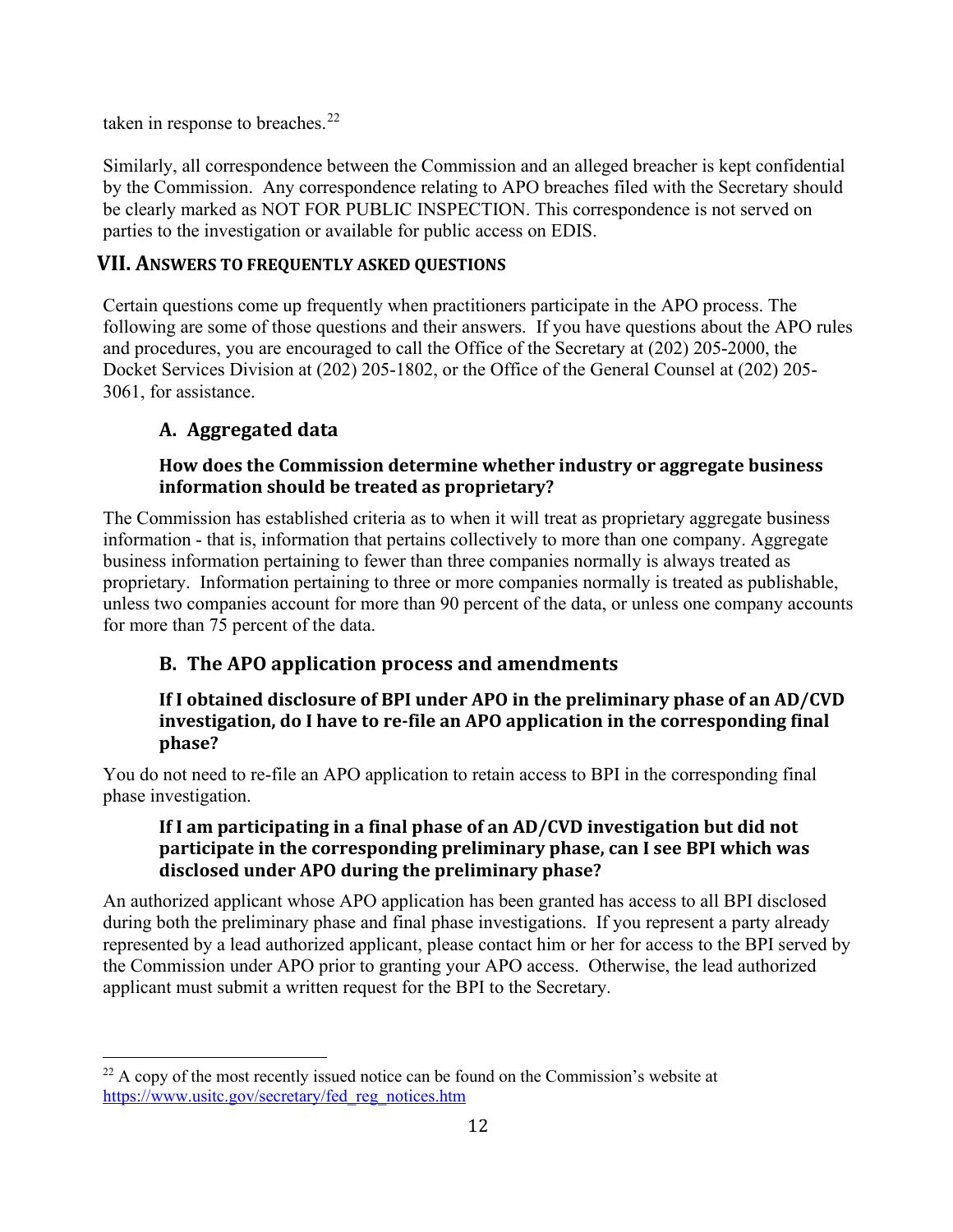#### **If one attorney files his APO application on time, how much time does he or she have in an AD/CVD investigation to add other attorneys to the list of persons with access to BPI?**

In an AD/CVD investigation, the attorney who has filed a timely application can have colleagues submit APO applications at any time up until five (5) days before the posthearing briefs are due in a final phase or full five-year review (or the postconference briefs in a preliminary phase investigation). The attorney who filed on time must be designated the "lead authorized applicant," and will be the only one to receive service of BPI under the APO.

## **What should be done if either the authorized applicant or a support person subject to the APO leaves the law firm before the final determination, e.g., between the preliminary and final phases, or when the authorized applicant or support person is transferred within the firm and is no longer participating in the investigation?**

Under the APO, an authorized applicant must report any changes that affect the representations made in the application for access to APO. The authorized applicant who ends participation in an investigation must notify the Commission in writing of that fact and certify that she/he no longer possesses any BPI/CBI disclosed under APO.

Similarly, if a secretary, paralegal or other support staff person is no longer participating in the investigation, the authorized applicant must annotate the Acknowledgment for Clerical Personnel form statement signed by the support person. The authorized applicant is responsible for the retention and accuracy of such form. When the authorized applicant files certification that to the best of his/her knowledge and belief BPI/CBI has been returned or destroyed, and that no BPI/CBI has been made available to unauthorized persons, these Acknowledgment for Clerical Personnel forms must be filed with the Secretary.

#### **If I change law firms during the investigation but continue to represent the same interested party which is a party to the investigation, must I file a new application?**

No, your initial application remains effective. However, you must inform the Secretary in writing of your new firm and address. In this letter you should provide the names of any persons transferring with you and otherwise update the Commission about any individuals terminating their access to BPI/ CBI information. You must submit a separate APO application for any new personnel. And, you should remain aware of APO amendment time limits.

## **If an interested party which is a party to the investigation substitutes entirely new counsel for its prior counsel during the investigation, can the former counsel transfer its BPI/CBI disclosed under APO to the new counsel?**

Yes, if before the transfer is made the new attorney applies for and is granted disclosure of BPI/CBI under the APO by the Secretary, i.e., the authorized applicant is added to the APO service list. However, the new attorney will not receive service of new BPI/CBI, because the former counsel is still designated lead authorized applicant. In order to receive service, the new attorney must file a written request with the Secretary to change the identity of the lead authorized applicant. In most cases of a change of attorneys, the Secretary will permit the former counsel to retain BPI/CBI until the new attorney has been granted access to BPI/CBI under the APO.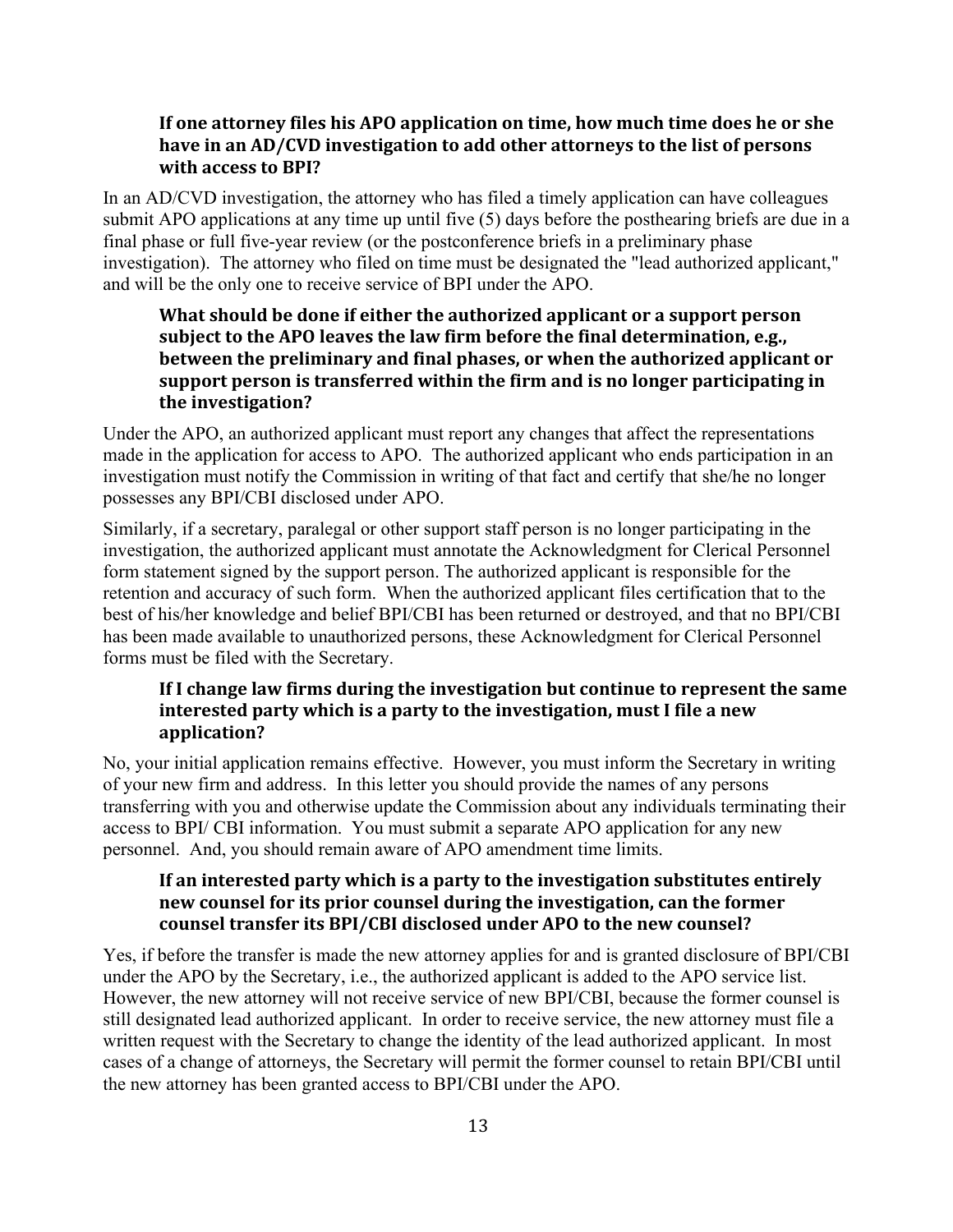## **Can an attorney from a foreign country apply for disclosure of BPI/CBI under APO?**

An attorney can apply for disclosure of BPI/CBI under APO if he/she is admitted to practice before the bar of any United States state or the District of Columbia. If the attorney is not so admitted, the Commission may permit the attorney to gain access to BPI/CBI under the APO as a consultant or expert working under the supervision of an attorney admitted to practice in a United States state or the District of Columbia.

## **What are the most common mistakes in applying for APO?**

- The most common mistake in applying for APO is use of the incorrect application form. You must submit an application for disclosure of CBI/BPI on the correct form. The form to use when applying for access to information under APO in a safeguards investigation is titled Application for Disclosure of Confidential Business Information under Administrative Protective Order; the form to use in applying for access to information under APO in AD/CVD investigation is titled Application for Disclosure of Business Proprietary Information under Administrative Protective Order. The two forms are labeled to indicate either Safeguards or AD/CVD investigations.
- The other most common mistakes in applying for APO are mechanical errors related to completing the APO application forms. These mistakes do not cause an application to be rejected but can instead slow processing of the application.
	- − You must both name the interested party represented as well as provide its category (e.g., domestic producer, importer) when completing the first page of the APO Form Application for Disclosure.
	- − The attorney name and signature must be provided on the first page of the APO Form Application for Disclosure when category (3) is checked.

## **Are there any additional suggested best practices?**

- Consultants who regularly appear before the ITC may want to consider applying for APO status directly by selecting category (4). By selecting category (4) only the consultant needs to sign the application. Consultants often check item (3), which requires an attorney to also sign the application. While this is also acceptable, using item (3) can lead to problems. In one investigation, a consultant worked with several law firms, each on a different part of the case, but had only one attorney sign the application. The consultant then breached the APO while working on a part of the case in which the attorney was not involved; the consultant should have had an attorney from another firm sign on his behalf for that part of the case.
- To ensure timely processing, the forms should be filed with a cover letter, clearly stating the nature of the attached forms, e.g., request for APO, amendments to APO application.
- APO applications and amendments must be filed electronically with the Commission via the Electronic Document Information System (EDIS). When electronically filing your application or amendment, you should select either document type "Protective Order Request" or "Protective Order Request Amendment," whichever is appropriate. For more information on filing procedures, please refer to the Handbook on Filing Procedures and the EDIS Coding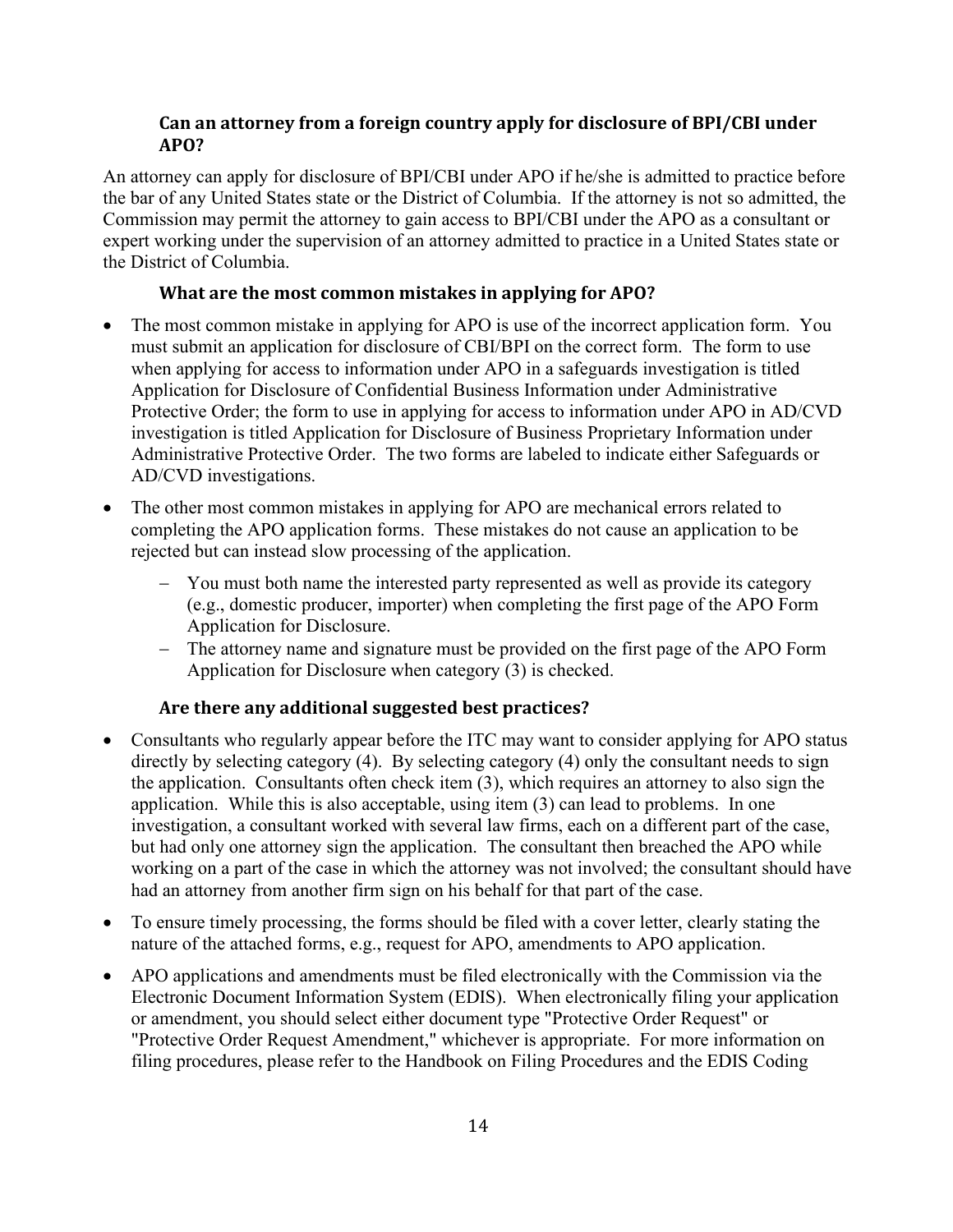<span id="page-15-0"></span>Manual, available on the Docket Services page of the Commission's website [\(http://www.usitc.gov/docket\\_services.htm](http://www.usitc.gov/docket_services.htm) ).

## **C. Service of BPI/CBI**

## **When one party is represented by two or more law firms and an economic consulting firm, who is served with BPI/CBI under APO?**

When one interested party which is a party to the investigation is represented by several authorized applicants, the authorized applicants must agree to designate a "lead authorized applicant," who must file the application on time and will be the only one to be served with BPI/CBI under the APO.

## **What are the service requirements prior to the issuance of the APO, particularly with respect to questionnaires?**

Parties, other than the petitioner, should not serve copies of submissions containing BPI/CBI on other parties before the issuance of the APO and the APO service list (Administrative Protective Order Certificate of Service) or before receiving notification by the Secretary that an APO application has been accepted. The petitioner in the preliminary phase of an AD/CVD investigation and in safeguards investigations must serve a BPI/CBI copy of the petition on parties whose APO applications have been approved within two (2) calendar days of notification that the Secretary has approved the applications. Within two (2) days after the issuance of the APO service list, however, all parties must serve all other submissions on the designated persons on the APO service list. The Docket Services Division will email the APO service list to all lead authorized applicants. The Docket Services Division will email lead authorized applicants amended versions of the list when any change affects service.

If circumstances warrant, the Secretary may issue an amended service list at any time. Service lists are available on EDIS [\(http://edis.usitc.gov\)](http://edis.usitc.gov/) or on the Commission's website at [http://www.usitc.gov/secretary/fed\\_reg\\_notices/service\\_lists.htm](http://www.usitc.gov/secretary/fed_reg_notices/service_lists.htm)

Questions regarding service lists should be directed to Docket Services Division of the Office of the Secretary at (202) 205-1802.

## **What special steps must a person take when filing or serving a submission containing BPI/CBI?**

Under the APO, paragraph B(6), a person must, inter alia, transmit each document containing BPI/CBI with a cover sheet identifying the document as containing BPI/CBI. The person must put the document in two (2) envelopes, the inner one sealed and marked "Business Proprietary Information- To be opened only by [name of recipient]," (the reference would be to Confidential Business Information in a safeguard proceeding) and the outer one sealed and not marked as containing BPI/CBI. The Commission recommends that the two-envelope procedure be used whenever transmitting BPI/CBI, including by a messenger subject to the APO.

# <span id="page-15-1"></span>**D. Safeguarding, retention and/or destruction of BPI/CBI**

## **When must I return or destroy BPI/CBI disclosed under APO?**

Pursuant to Commission rules 206.17(c) and 207.7(c), the Secretary determines when BPI/CBI is to be returned or destroyed. Each authorized applicant normally must return or destroy such BPI/CBI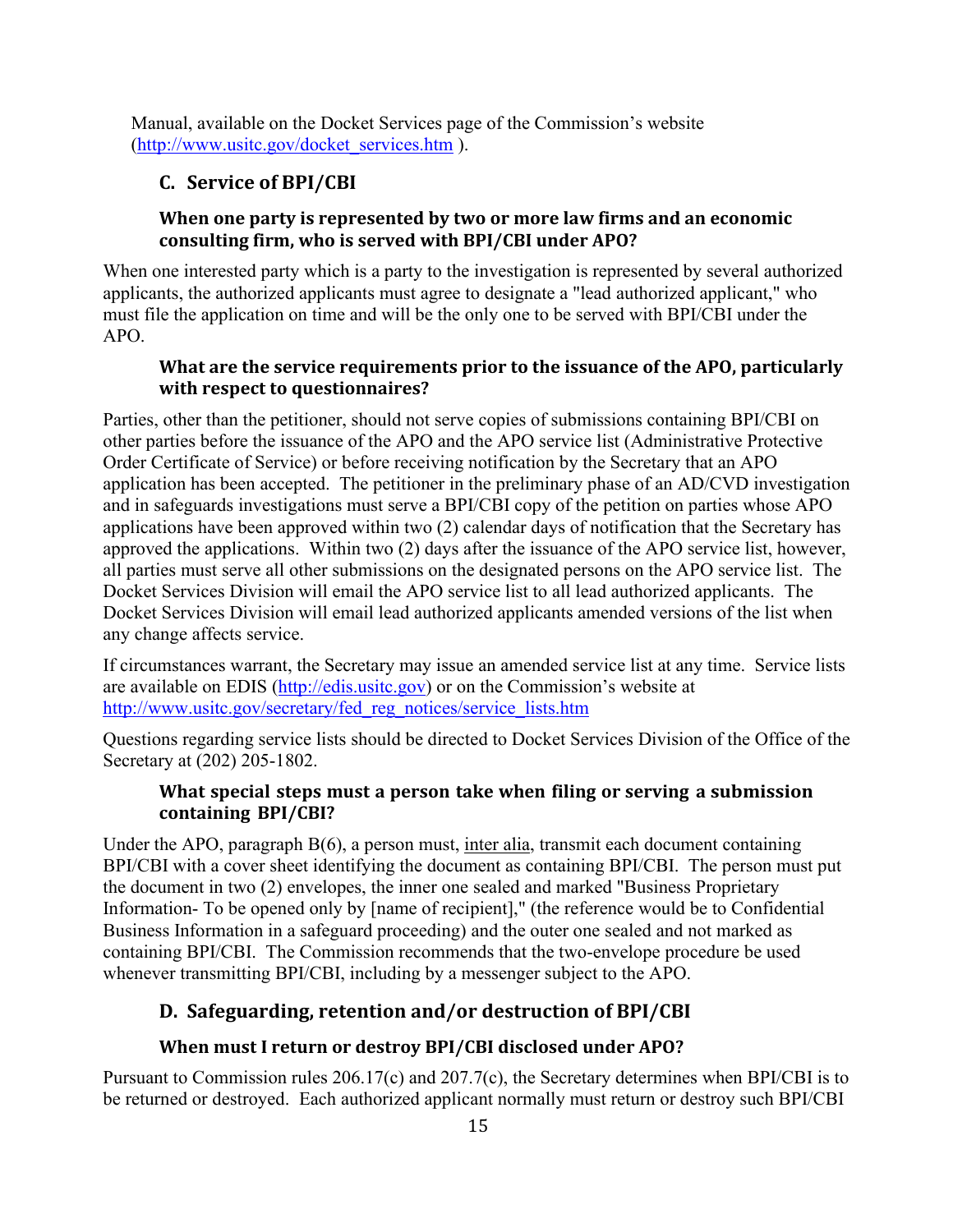within 60 days of the completion of the investigation, and file a certification that, to the best of the authorized applicant's knowledge and belief, the BPI/CBI has been returned or destroyed and that no BPI/CBI has been made available to unauthorized persons. The following are examples of when an investigation is completed:

- The date of publication in the Federal Register of the Commission's preliminary negative, final negative, or final affirmative determination in an AD/CVD investigation; or
- − The date of publication in the Federal Register of a Commerce Department final negative determination or determination to terminate the investigation in an AD/CVD investigation; or
- − The date of publication in the Federal Register of the Commission's determination in a safeguards investigation or AD/ CVD review.

In some instances, one or more interested parties may seek judicial or NAFTA panel review of the Commission's determination. In view of the deadlines for seeking judicial review set out in 19 U.S.C. Section 1516(a), 60 days should give parties enough time to determine if such review is being sought. If review is sought, the 60-day deadline for returning or destroying BPI is suspended. You may retain BPI disclosed to you under APO during such judicial review proceedings, provided that you obtain access to such information pursuant to U.S. Court of International Trade (CIT) Rule 73.2 and CIT Administrative Order No. 02-01, within 150 days after the completion of the investigation. Otherwise by the end of the 150 days, you must by that deadline return or destroy the BPI and promptly thereafter notify the Secretary.

If the Commission determination concerns imports from Canada or Mexico, you may retain BPI disclosed to you under APO during any binational panel review of the determination, subject to the additional terms and conditions in the then-current version of APO NAFTA Form C. A copy of APO NAFTA Form C is shown in Appendix C.

## **What are the procedures for filing APO applications in NAFTA appeals?**

Parties must file new APO applications in NAFTA appeals. Concurrent with the filing of a complaint or notice of appearance in the panel review, counsel and professionals as defined in Commission rule 207.93(b)(2) must file a completed original of NAFTA APO Form C and three (3) copies with the Commission Secretary and four (4) copies with the United States Secretary.

#### **Does the Commission prefer that I destroy or return BPI/CBI disclosed under APO? To whom would I return BPI/CBI, the Commission or the submitter?**

For reasons of convenience, the Commission would in most cases prefer that an authorized applicant destroy BPI/CBI disclosed under APO and certify that the BPI/CBI has been destroyed, although returning the material to the Commission is acceptable as well. However, at any time the Secretary may require the return of BPI/CBI to the Commission or to the submitter if deemed appropriate.

#### **If I have breached an APO by disclosing BPI/CBI to unauthorized persons, must I certify at the end of the investigation that no BPI/CBI has been so disclosed?**

No. You should not certify to a statement that is not true. You should contact the Secretary for guidance on how to proceed.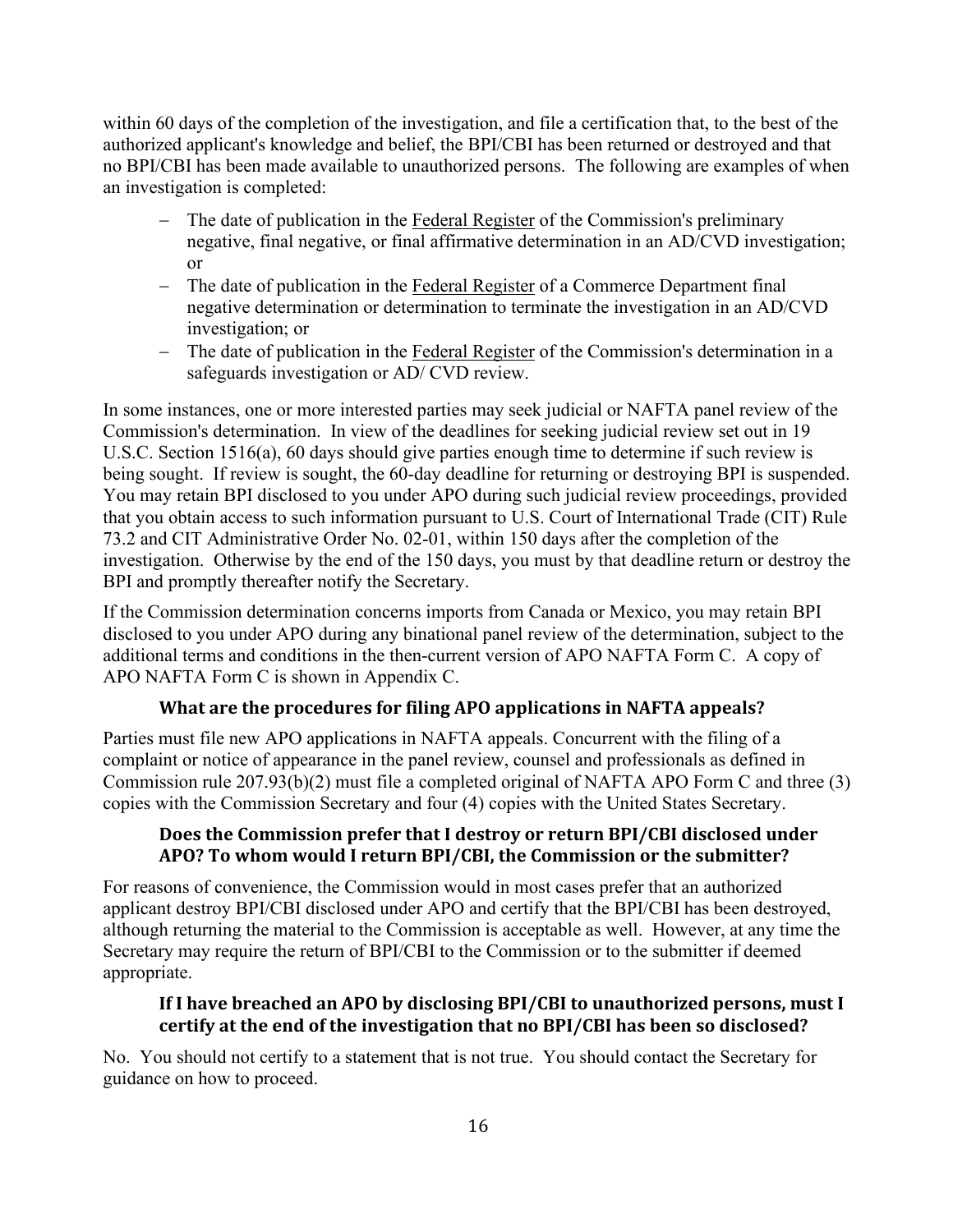## **If I choose to store BPI/CBI electronically, does the APO's warning regarding the storage of BPI/CBI require that I use removable computer disks or similar media rather than internal memory?**

The purpose of this warning is to caution authorized applicants that they will be held responsible for safeguarding the confidentiality of all BPI/CBI to which they are granted access, and to warn applicants about the potential hazards of electronic storage and transmission of BPI/CBI. In particular, applicants should understand that information supposedly deleted from internal memory may be retrievable using a utilities program. As the Commission stated in a 1990 regulatory preamble, however, applicants are permitted "a certain amount of discretion in choosing the most appropriate method of safeguarding the confidentiality of the information."<sup>[23](#page-17-0)</sup> However, the authorized applicant is responsible if BPI/CBI is not adequately safeguarded.

A separate issue relates to redaction of BPI/CBI. You may use software to assist in preparing the public version of filings. We have found that some such methods only mask the BPI/CBI; they do not delete the information. Before transmitting any redacted documents to persons not on the APO list, or before electronically filing any redacted documents, you should check the electronic file to determine that the information has been deleted.

## **What do I do if I discover BPI/CBI in a public document that I submitted?**

If you discover BPI/CBI in a public document that you have submitted, you must notify the Secretary immediately. If the BPI/CBI is your client's information, it may, depending on the circumstances, be retained in the public record. If the BPI/CBI is information received under the APO, it should be removed from the public version and be resubmitted. An APO Breach investigation will be initiated.

## **If one party seeks judicial or NAFTA Panel review of a Commission AD/CVD determination, and the party I represent does not intervene immediately in the litigation, may I maintain my files in case my client wishes to intervene at a later date?**

Yes, you may retain the BPI disclosed under APO, but only for 150 days after the end of the investigation. If your client does not intervene and obtain access to such information pursuant to U.S. Court of International Trade (CIT) Rule 73.2 and CIT Administrative Order No. 02-01 or pursuant to a NAFTA Protective order, within that time, you must promptly return or destroy the BPI by the end of the 150 days.

Authorized applicants should provide the Secretary with notice of their participation in such review proceedings. During the conduct of the proceeding the authorized applicant must notify the Secretary of any changes that affect the representations made in the application (e.g., change in personnel assigned to the investigation).

## **If a complaint is filed with the U.S. Court of International Trade after the end of an AD/CVD investigation and a party wishes to retain new counsel, how would the new counsel obtain access to BPI?**

<span id="page-17-0"></span><sup>&</sup>lt;sup>23</sup> Preamble to notice of proposed rulemaking, 55 FR 24100 (June 14, 1990).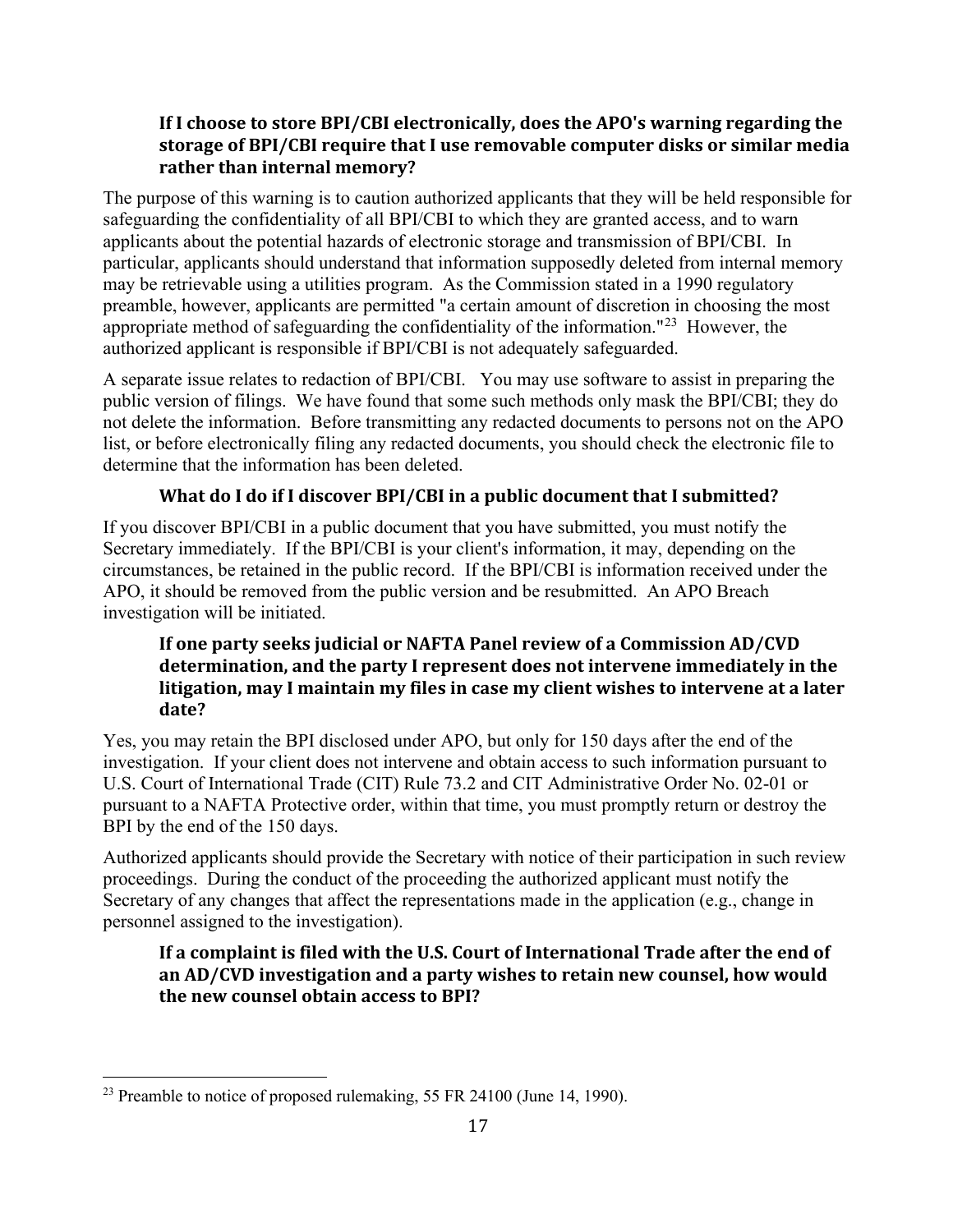The new counsel would need to seek a court order granting it access to such information pursuant to CIT Rule 73.2(c)(2) and CIT Administrative Order No. 02-01. Normally, the new counsel should contact previous counsel for access to the BPI in the record.

## **May I retain BPI obtained from the Commission under an APO in a AD/CVD investigation for use in possible litigation before a World Trade Organization (WTO) panel?**

No. Under the terms of the APO, you may use information only in connection with the Commission's investigation. WTO proceedings are government-to-government and do not include non-government parties.

## <span id="page-18-0"></span>**E. One-day rule and APO notification**

#### **When does the one-day rule not apply?**

The one-day rule (contained in 19 CFR Sections 207.3(c) and 206.8(c)) applies only to filings subject to a Commission-imposed deadline. The Commission instituted the rule to minimize the number of errors parties made in bracketing BPI/CBI under the stress of trying to meet deadlines. That concern does not apply to the same extent to petitions and other filings not prepared under a Commission-imposed deadline. Any questions regarding whether the one-day rule applies should be directed to the Secretary.

#### **How am I notified of the status of my application for disclosure? How am I notified of the availability of documents released by the ITC under APO?**

As soon as the Secretary approves an application for disclosure of BPI/CBI under APO, the Docket Services Division will notify the requester of the Secretary's action. This notification can either be by telephone, fax, or e-mail. The lead authorized applicant should indicate telephone, e-mail, and fax contact information in the cover letter transmitting his/her application. The Secretary uses this information to notify the lead authorized applicant that BPI/CBI gathered in investigations is available under the APO.

## <span id="page-18-1"></span>**F. APO in safeguards investigations**

#### **May I use CBI obtained from the Commission under an APO in a safeguards investigation in preparing submissions or in making presentations at the United States Trade Representative (USTR) on the question of remedy?**

No. As stated in the APO that you will have signed, you may use the CBI obtained under the Commission's APO only in the Commission's investigation. Any proceedings at USTR relating to remedy either during or following completion of the Commission's investigation are not part of the Commission's investigation.

#### **May I retain CBI obtained from the Commission under an APO in a safeguards investigation for use in possible litigation, including litigation before a World Trade Organization (WTO) panel?**

No. Under the terms of the APO, you may use the information only in connection with the Commission's investigation. The APO establishes a deadline for returning or certifying the destruction of all APO materials, which is generally 60 days after publication of the Commission's determination in the Federal Register (generally about 60 days after the Commission sends its report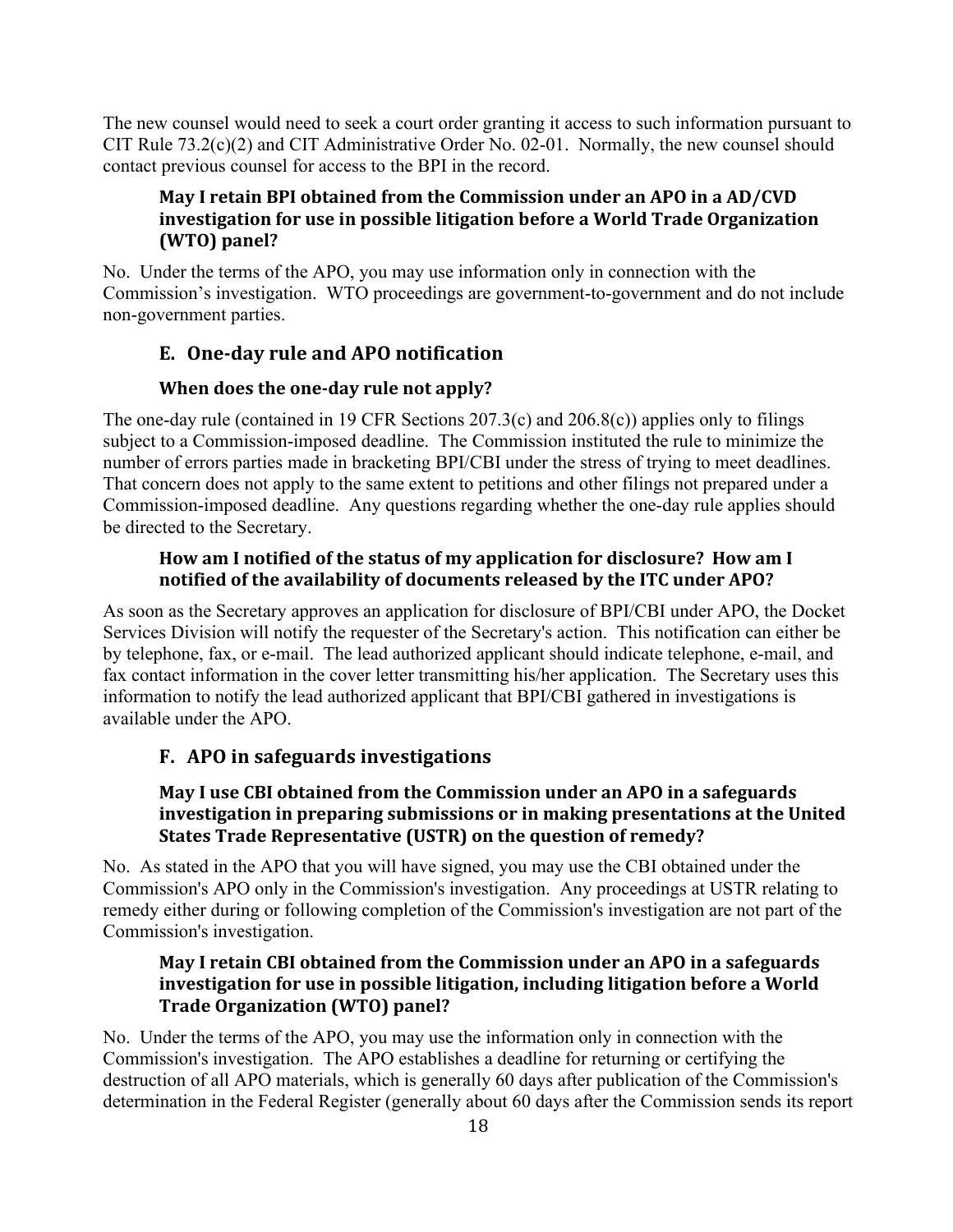<span id="page-19-0"></span>to the President). WTO proceedings are government-to-government and do not include nongovernment parties.

# **G. Electronic Filing**

## **Can I electronically file my APO applications and amendments?**

Pursuant to Commission rule 201.8(d) you are required to file APO applications and amendments electronically. Specific document types have been established for APO applications, amendments, and certifications of destruction. For further instruction, please refer to the Handbook on Filing Procedures accessible on the Docket Services Division page of the Commission's website [\(http://www.usitc.gov/docket\\_services.htm/\)](http://www.usitc.gov/docket_services.htm/).

## **After electronically submitting a document, I discovered that I entered incorrect information on the EDIS submission form. What should I do?**

If, after submission, you discover you have incorrectly input information on the EDIS submission form, immediately call either the EDIS Help Desk at (202) 205-EDIS (3347) or the Docket Services Division at (202) 205-1802 to report the problem. Please provide the EDIS Document ID Number associated with the submission. In most instances, the correction may be made while you are still on the telephone.

Similarly, if you believe a document in EDIS is miscoded, please inform the EDIS Help Desk or Docket Services Division.

# **H. Additional Information**

- <span id="page-19-1"></span>1. Guidance on the purpose and meaning of the rules may be found in the regulatory preambles that accompany amendments to the rules. Rulemaking notices can be found on the Commission's website at [http://www.usitc.gov/secretary/fed\\_reg\\_notices/rules.htm](http://www.usitc.gov/secretary/fed_reg_notices/rules.htm)
- 2. Since 1991, the Commission has published annually a summary of its actions in response to violations of Commission APOs and the 24-hour rule. These notices are titled "Summary of Commission practice relating to administrative protective orders" and can be found on the Commission's website at [http://www.usitc.gov/secretary/fed\\_reg\\_notices.htm](http://www.usitc.gov/secretary/fed_reg_notices.htm)

# <span id="page-19-2"></span>**VIII. COMMISSION RESOURCES AND CONTACT INFORMATION**

| Resource                    | <b>Contact Information</b> |  |  |
|-----------------------------|----------------------------|--|--|
| Office of the               | Room: 112                  |  |  |
| Secretary                   | Ph: (202) 205-2000         |  |  |
| Docket Services             | Room: 112-A                |  |  |
| Division                    | Ph: (202) 205-1802         |  |  |
| TDD Terminal                | Ph: (202) 205-1810         |  |  |
| Office of<br>Investigations | Ph: (202) 205-3160         |  |  |